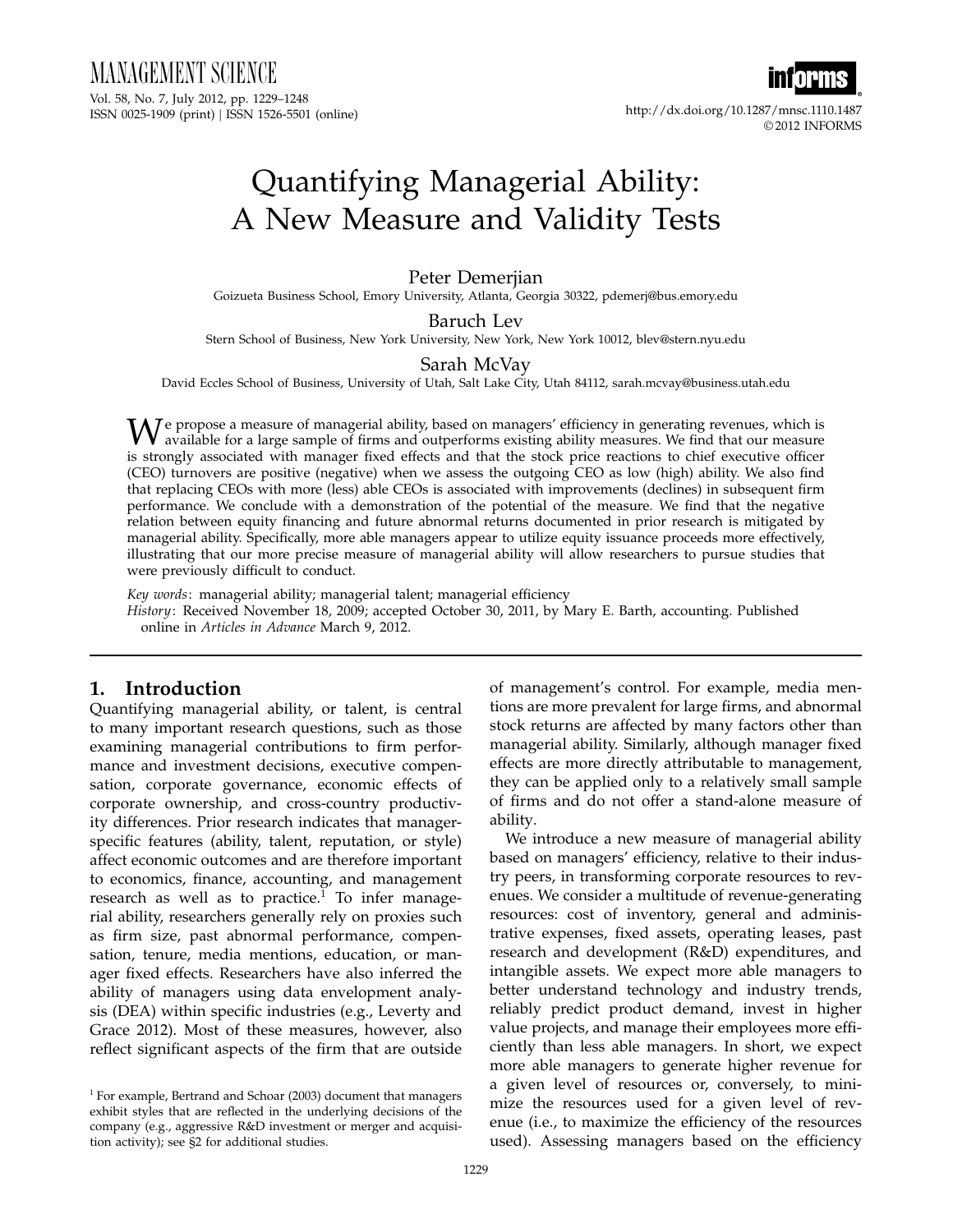with which they generate revenues, rather than by their pay or media mentions, is intuitively appealing as it is more in line with the overarching goal of profit-maximizing firms.

We use DEA to create an initial measure of the relative efficiency of the firm within its industry.<sup>2</sup> We form an efficient frontier by measuring the amount and mix of resources used to generate revenue by the firms within each industry. Firms operating on the frontier are assigned a score of one; the lower the firm's score, the further it is from the frontier.

This firm efficiency measure, however, is affected by both firm-specific factors and management characteristics, a limitation that also applies to other managerial ability proxies frequently used in the literature, such as past stock returns, as well as to conventional efficiency measures, such as return on assets (ROA). For example, a mediocre manager of a large company will be able to negotiate better terms with suppliers than an outstanding manager of a small company. We therefore modify the DEAgenerated firm efficiency measure by purging it of key firm-specific characteristics that we expect to aid or hinder management's efforts. We do this by removing from the total firm efficiency measure the effects of firm size, market share, positive free cash flow, and firm age (all aiding management), as well as complex multi-segment and international operations (challenges to management). We also remove the effects of industry and time in the estimation. After controlling for the above, we attribute the unexplained portion of firm efficiency to management. This unexplained portion may still contain other unidentified drivers of firm efficiency, and we conduct a number of validity tests to assess whether the measure reflects managerial ability.<sup>3</sup>

Although our measure of managerial ability is positively correlated with a number of alternative measures of ability (historical industry-adjusted stock returns, historical industry-adjusted return on assets, chief executive officer (CEO) pay, and CEO tenure), we show that it dominates these alternative measures in a number of ways. First, for a subset of 78 CEOs who switch firms within our sample, we examine the explanatory power of manager fixed effects in explaining managerial ability. We find that 60.5% of these manager fixed effects are statistically significant in explaining managerial ability after controlling for firm fixed effects, and that this is 31.4 percentage points higher than the statistical significance of firm fixed effects (where only 29.1% are statistically significant). These results indicate that our proposed ability measure reflects, to a large extent, individual managers, although firm fixed effects continue to have explanatory power, albeit weaker. Moreover, manager fixed effects are notably higher than firm fixed effects only for our ability score. For the alternative measures, the range varies from 7.5% (historical returns) to  $-3.6%$  (historical ROA). Second, for a sample of 2,229 firms experiencing a CEO turnover during our sample period, we correlate managerial ability and announcement returns to CEO departures. We find that the turnover announcements of outgoing CEOs with low (high) ability are associated with positive (negative) stock price reactions. We do not find a similar association for any of the alternative measures of ability. Third, for CEOs switching firms within our sample, we examine performance changes at the CEO's new firm. Specifically, we document that when a firm hires a more able CEO (relative to the outgoing CEO), firm performance improves over the next three years (measured using changes in both industry-adjusted stock returns and industryadjusted return on assets). Our measure again outperforms the alternative measures in this setting. Thus, although our proposed measure encompasses some aspects that are not directly attributable to managerial ability, the partitioning is more precise than that of existing measures, and it appears to capture an economically significant manager-specific component of ability.

We conclude our study by demonstrating that our more precise measure of managerial ability can help resolve extant research puzzles. We examine whether managerial ability plays a role in the new issue puzzle documented by Loughran and Ritter (1995). Specifically, seasoned equity offerings are associated with future negative abnormal returns, and Loughran and Ritter (1997) suggest that this is, in part, a result of overly optimistic managers investing the proceeds in negative net present value projects. We hypothesize and find evidence suggesting that more able managers utilize the proceeds from equity financing more effectively, thereby largely mitigating the previously documented negative future abnormal returns.

In sum, we propose a measure of managerial ability that is based on easily obtainable financial data and

<sup>2</sup> DEA is an optimization procedure used to evaluate the relative efficiency of decision-making units. In §3 we provide additional detail on DEA and discuss the merits of DEA over conventional ratios (i.e., return on assets) and a regression analysis of the same variables.

<sup>&</sup>lt;sup>3</sup> We attribute our managerial ability measure to the management team, though in tests examining a specific manager, we focus on the CEO, who is the most powerful manager and thus, on average, the most likely to affect outcomes (Fee and Hadlock 2003). Although a number of papers have used DEA to measure firm efficiency (e.g., Thore et al. 1994; Murthi et al. 1996, 1997; Barr and Siems 1997; Berk and Green 2004; Berk and Stanton 2007; Leverty and Grace 2012), we are the first to measure efficiency for a large cross section of firms, spanning most industries, and parse out key firm-specific drivers of efficiency to focus on managerial ability.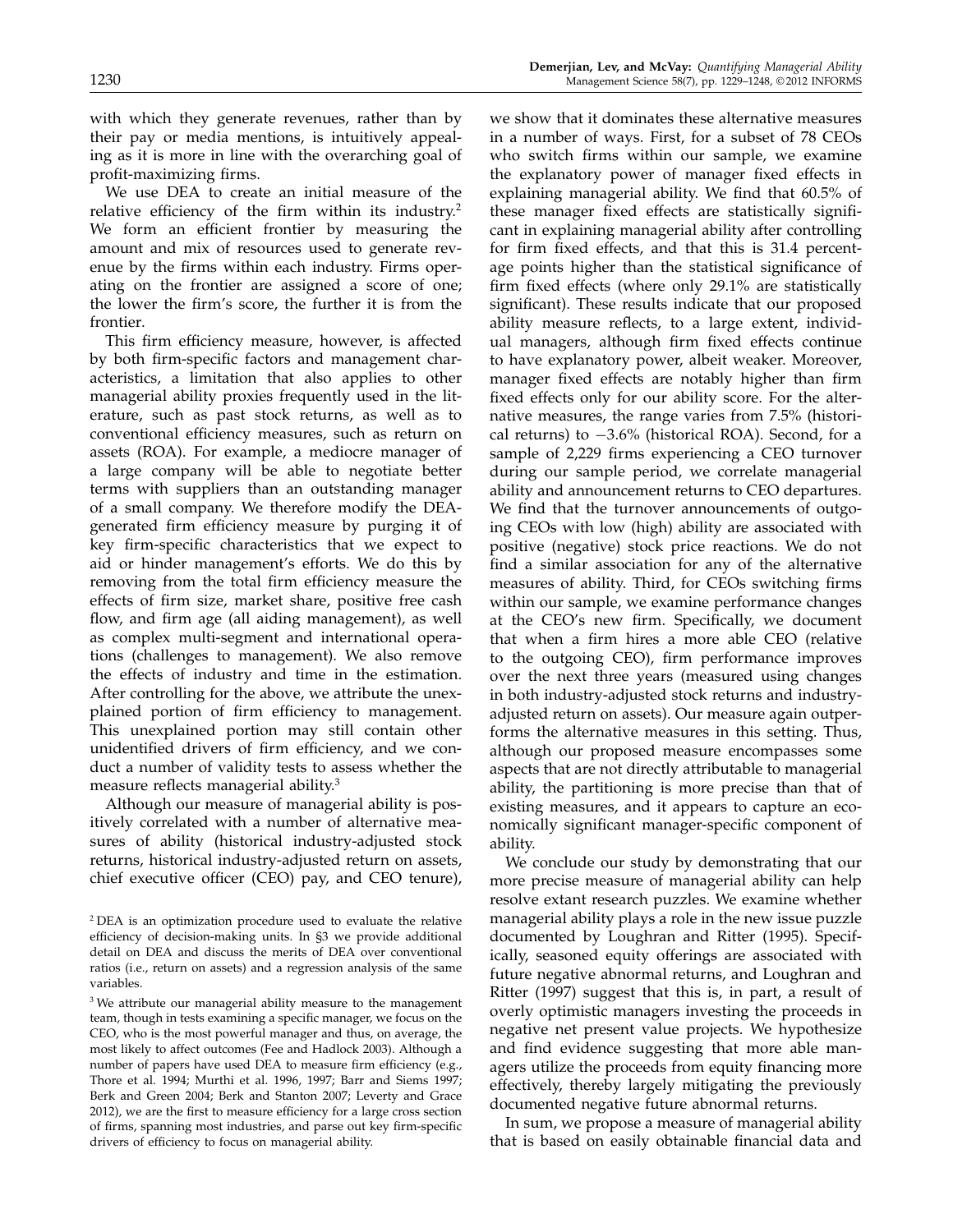available for a broad cross section of firms. Our managerial ability score exhibits an economically significant manager-specific component and contains less noise than existing proxies of managerial ability. This more precise measure of ability opens the door to a wide array of studies that previously were difficult to conduct.

# 2. Hypothesis Development

The impact of management on firm performance is an important research question considered in the economics, finance, accounting, and management literatures (see Harris and Holmstrom 1982, Rose and Shepard 1997, Hermalin and Weisbach 1998, Bertrand and Mullainathan 2003, Bertrand and Schoar 2003, Malmendier and Tate 2005, Perez-Gonzalez 2006, Silva 2010). Several studies use DEA to measure managerial skills or talent for firms within a single industry. Murthi et al. (1996) examine consumer goods in the mature stage of the product life cycle and use DEA to form their estimate of management skills, whereas in the banking and insurance industries, Barr and Siems (1997) and Leverty and Grace (2012) use DEA to measure managerial ability and find that more able managers are associated with lower likelihoods of bankruptcy. Finally, Murthi et al. (2007) attribute the relative efficiency scores generated across mutual funds to the mutual fund managers. In each of these studies, the inputs and outputs to the DEA vectors are industry specific. For example, in Murthi et al. (1996) the inputs include product quality and product price, and the outputs include market share. In the Leverty and Grace (2012) insurance study, the inputs include administrative and agent labor, and the outputs include the present value of real losses incurred for personal and commercial short-tail lines. In contrast, our managerial ability measure extends across industries and does not require hand-collected or proprietary data.

A number of studies focus on broader, but potentially less precise, measures of ability. For example, Fee and Hadlock (2003) use prior industry-adjusted stock returns as a proxy for managerial ability and report that top executives in firms with high returns are more likely to be hired away by other firms and receive higher wages at their new firm. Similarly, Rajgopal et al. (2006) measure talent by the CEO's financial press visibility (using prior media mentions) and the firm's prior industry-adjusted return on assets and show that outside employment opportunities increase with managerial talent. Milbourn (2003) documents that more able managers have higher payfor-performance sensitivities, using CEO tenure, prior media mentions, appointment from outside of the firm, and prior industry-adjusted stock returns as a proxy for managerial ability. Finally, several studies have used executive pay to infer managerial ability, either directly (e.g., Tervio 2008, Carter et al. 2010) or to corroborate their measures of ability (e.g., Fee and Hadlock 2003). Prior research has acknowledged that existing ability measures contain noise and are difficult to attribute solely to the manager. For example, large firms tend to have more media mentions and higher compensation, all else equal, whereas prior abnormal stock returns encompass information above and beyond management's control.

Other studies examine shocks to the firm to assess the impact of management. For example, Hayes and Schaefer (1999) identify able managers as those who were hired away by another firm, and they document an average negative stock price reaction of  $-1.51\%$ for these 129 departures. The authors estimate that the market value of differences in managerial ability ranges from \$12.6 to \$53.3 million and conclude that managerial ability effects on shareholder wealth are substantial. Bennedsen et al. (2010) examine subsequent performance, rather than price reactions to turnovers. The authors examine firm profitability following deaths affecting the CEO (i.e., CEO deaths as well as those of family members) and report that firm profitability declines, on average, following the deaths, also supporting the notion that managers have an economically significant effect on the firm. Both studies, however, rely on infrequent events.

Arguably, the strongest evidence supporting the claim that individual managers have a measurable impact on their firms comes from studies examining manager fixed effects (e.g., Bamber et al. 2010, Ge et al. 2011). For example, Bertrand and Schoar (2003) document that managers' styles affect the choices made by their firms (e.g., R&D and merger and aquisition activity), and that manager fixed effects are correlated with the performance of the firm. Though useful in documenting that individual managers are associated with firm outcomes, fixed effects are difficult to implement as a measure of managerial ability for several reasons. First, the firm must experience at least one manager turnover during the sample period examined to differentiate manager fixed effects from firm fixed effects. Second, fixed effects do not immediately offer a generalizable ordinal ranking of quality, though one can use the coefficient on the fixed effect to infer quality over a particular dimension. For example, Bertrand and Schoar (2003) find that, after sorting managers based on the magnitude of their fixed effects on return on assets, a manager in the top (bottom) quartile of the distribution increases (decreases) the rate of return on assets by about 3%.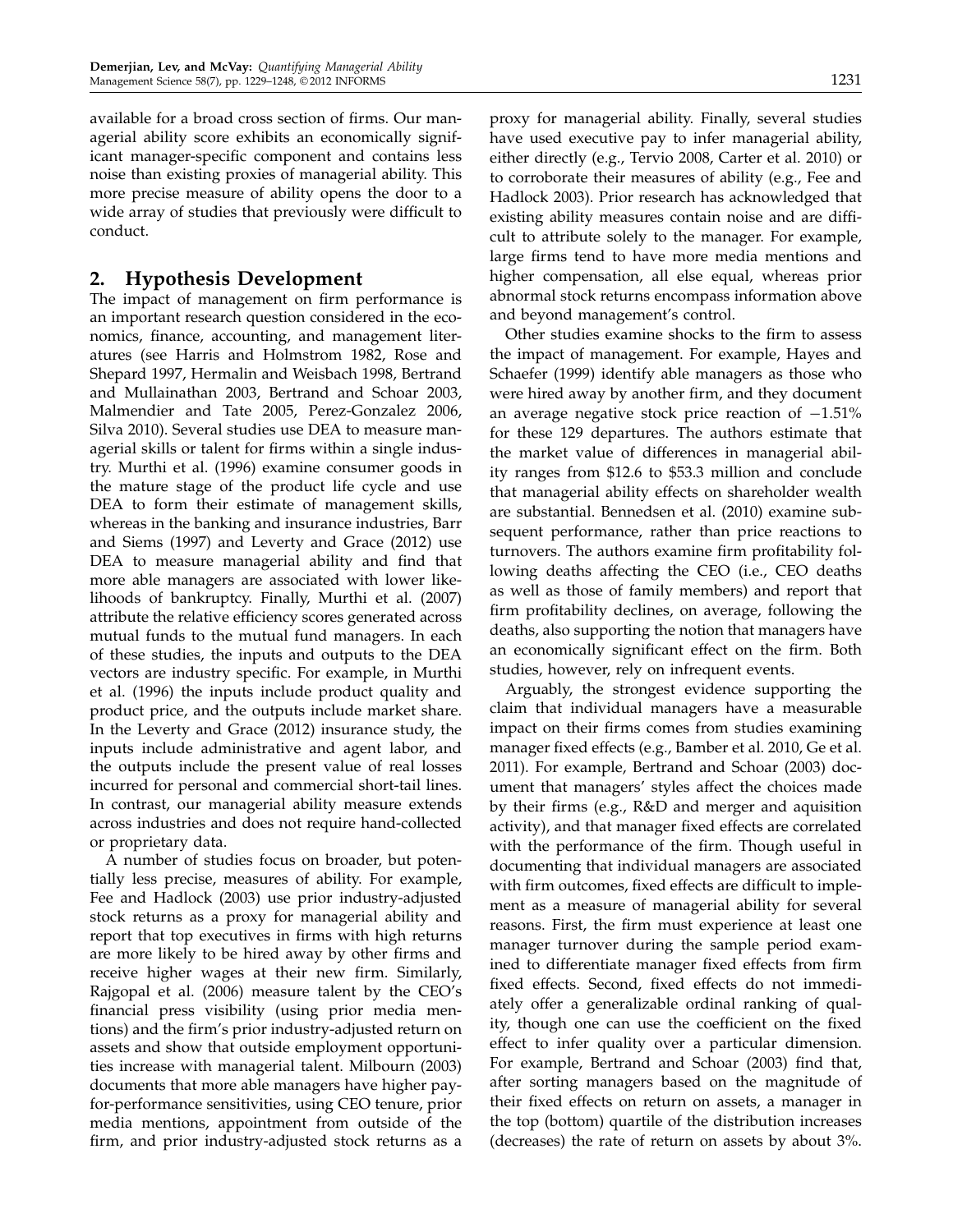Regardless, it is clear from these studies that managers affect the firm.<sup>4</sup>

The contribution of this study is to advance a more precise measure of managerial ability; thus, we hypothesize that our proposed measure reflects managerial ability and outperforms existing ability measures. We test this hypothesis three ways. First, following Bertrand and Schoar (2003), we expect that the proposed measure will be economically and significantly associated with manager fixed effects. Second, in the vein of Hayes and Schaefer (1999), we expect that the proposed measure will be negatively associated with the announcement returns to CEO turnovers. Specifically, we expect that the turnover announcement of low-ability (high-ability) managers will lead to a positive (negative) price reaction. Third, along the lines of Bennedsen et al. (2010), we expect that relative changes in ability will be associated with changes in subsequent performance (e.g., Carter et al. 2010, Cazier and McInnis 2010). Moreover, we expect our managerial ability measure to outperform the alternative ability measures in each of these respects.

# 3. Generation of Firm Efficiency Measure Using Data Envelopment Analysis

### 3.1. Overview

In this section we briefly describe the DEA methodology (Charnes et al. 1978, Banker et al. 1984) and compare it to more conventional efficiency measures. We use DEA to generate a measure of firm efficiency; this is the first step in generating our managerial ability measure, which is the residual of total firm efficiency after removing a number of firm-specific characteristics. DEA has been used to measure efficiency across multiple disciplines. For example, Murthi et al. (1996) use DEA analysis to assess marketing efficiency, and Leverty and Grace (2012) use DEA to examine the relative efficiency of insurance companies; both of these studies attribute the resulting efficiency score (total firm efficiency herein) to management quality.

### 3.2. DEA Fundamentals

3.2.1. Framework. DEA is a statistical procedure used to evaluate the relative efficiency of separable entities, termed "decision-making units" (DMUs), where each DMU converts certain inputs (labor, capital, etc.) into outputs (revenue, income, etc.). As with the more widely used efficiency measures, such as the return on assets and other profitability ratios, DEA efficiency is defined as the ratio of outputs over inputs:

$$
\frac{\sum_{i=1}^{s} u_i y_{ik}}{\sum_{j=1}^{m} v_j x_{jk}} \quad k = 1, \dots, n.
$$
 (1)

In Equation (1), there are  $s$  outputs,  $m$  inputs, and  $n$  DMUs. In our study, we use firms as the DMUs and consider one output and seven inputs, all derived from firms' publicly available financial reports. Revenue is the sole output measure; we characterize an able management team as one that generates the highest level of revenue from a given set of inputs.<sup>5</sup> We consider the following inputs into the revenue production process: Net Property, Plant, and Equipment (PP&E); Net Operating Leases; Net R&D; Purchased Goodwill; Other Intangible Assets; Cost of Inventory; and Selling, General, and Administrative Expenses (SG&A). All these inputs contribute to the generation of revenue and are affected by managerial ability, as each of the inputs is subject to managerial discretion. We motivate and describe each of these variables in §4.

Each output and each input are assigned a weight in calculating the efficiency score, where the weights are denoted by  $u$  and  $v$  for the outputs and inputs, respectively. The quantities of outputs and inputs are denoted by  $y$  and  $x$ . The DEA optimization procedure involves the following steps:

1. We sort DMUs into groups (e.g., industries) within which the relative efficiency program is estimated. The groups are determined based on similarities in the underlying relations between input

<sup>4</sup> Whereas Bertrand and Schoar (2003) examine the styles of the executives, other studies examine specific managerial traits. For example, Billet and Qian (2008) conclude that self-attribution bias leads to CEO overconfidence, and Malmendier and Tate (2005) find that overconfident CEOs (i.e., those who repeatedly fail to exercise in-the-money options or habitually acquire their company's stock) cause distortions in corporate investment policies. Chatterjee and Hambrick (2007) examine the effects of narcissistic CEOs using six measures of narcissism, including the prominence of the CEO's photo in the annual report and the length of the CEO's Who's Who entry; they report that CEO narcissism is associated with organizational strategy changes, a greater number and size of acquisitions, and extreme performance.

<sup>5</sup> Possible alternative (or additional) outputs are net income and the market value of equity. Because we consider expenses as inputs, net income is effectively an aggregation of our output and inputs (revenue less expenses), and thus we opt to use individual expenses as inputs rather than aggregating expenses and revenues and using net income as our output. Market value of equity is a noisy output because it is affected by many factors beyond management's control. Clearly not all researchers would wish their "output" to be revenues. The model in this paper can be used as a basic framework and can be adapted to consider additional or different inputs or outputs. For example, a researcher wishing to examine managerial ability and R&D would clearly want to exclude R&D from the input set, and a researcher wishing to consider nonfinancial performance metrics could include measures of customer satisfaction, or other metrics, in the output set. Researchers wishing to look at one-year changes following turnovers could also adapt the model to consider only short-term investments, and instead control for previous investments in Equation (3).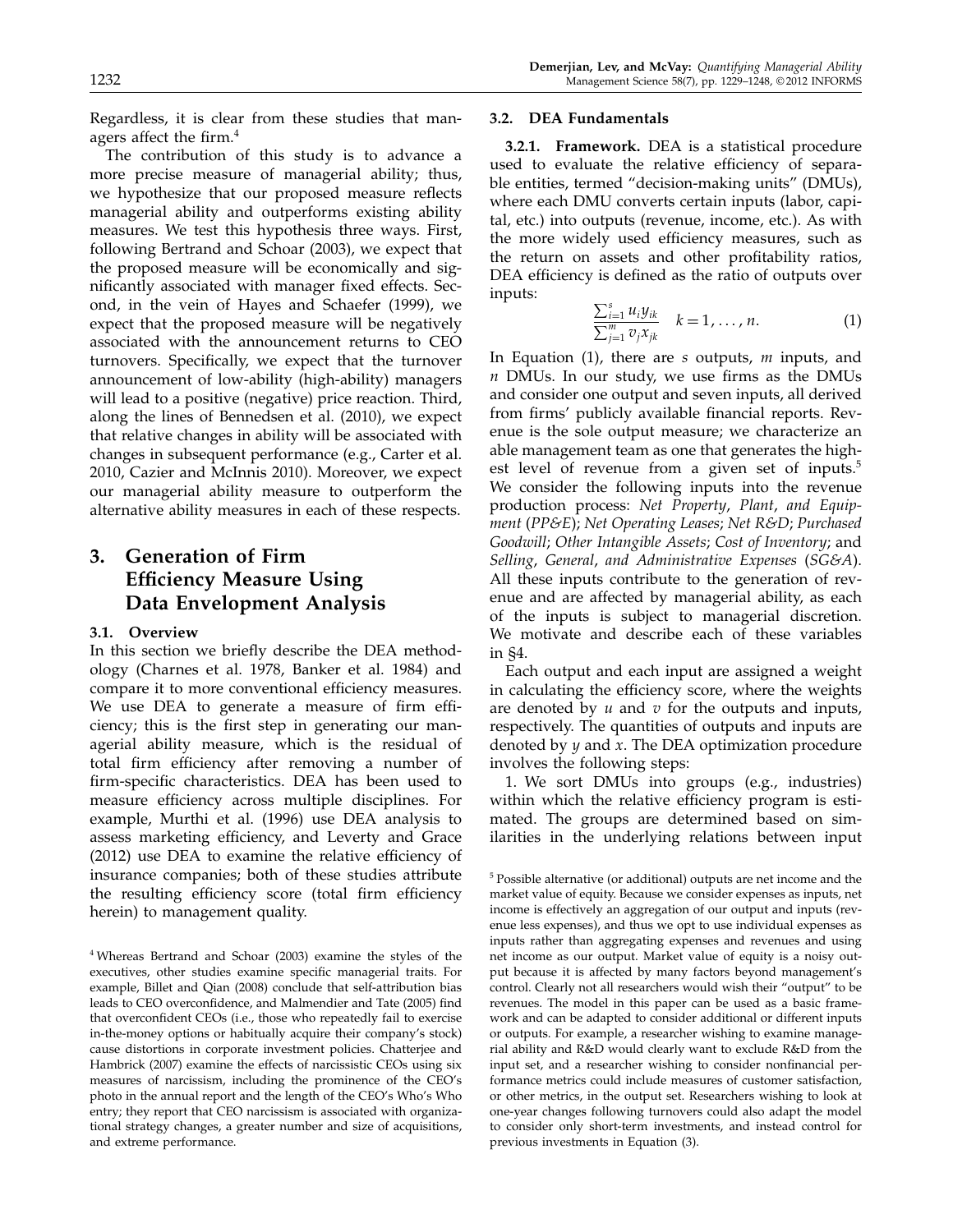and outputs so that DMUs within each group are comparable.

2. Next, we maximize Equation (1) for each DMU by varying the weights  $u$  and  $v$ . This maximization uses all DMUs in the group and determines the weights that maximize Equation (1) for each DMU relative to other DMUs in the group. The resulting weights are DMU specific.

3. The derived optimal weights are then multiplied by the corresponding output and input quantities and summed across all outputs (in the numerator) and inputs (in the denominator). This yields a ratio-based efficiency score for each DMU.

4. All efficiency scores are then scaled by the highest efficiency score within the group, resulting in an ordinal sorting of DMUs on relative efficiency where the most efficient DMUs have a value of one, indicating optimal efficiency. For example, if the highest unscaled efficiency score is 3.2, then that DMU would have a score of one (3.2/3.2), whereas a firm with an unscaled efficiency of 2.2 would have a score of 0.6875  $(2.2/3.2).$ 

5. The weights,  $u$  and  $v$ , are constrained to be nonnegative. This presumes that each input and output is valuable. Because the quantity of each input and output is also nonnegative, the lower bound on the DEA efficiency score is zero.

3.2.2. Advantages of DEA. The DEA efficiency methodology has two key advantages over conventional measures of efficiency. First, DEA provides an ordinal ranking of relative efficiency compared to the Pareto-efficient frontier—the best performance that can be practically achieved. Parametric methods, such as regression analysis and basic ratio comparisons, estimate efficiency relative to average performance, which is lowered disproportionately by inefficient industry peers. To illustrate that this difference is economically important, we reestimate our efficiency measure using ordinary least squares (OLS) regression, with revenue as the dependent variable and the inputs (resources), scaled by beginning of period total assets to adjust for size effects, as the independent variables. We estimate the regression by industry and interpret the residual as the over- or underperformance of a specific firm relative to its industry peer group. Firms with positive residuals are more efficient, and those with negative residuals are less efficient, than other firms in the industry. We find that the regression residuals and the DEA firm efficiency measure have a relatively low correlation of 0.079, which increases to only 0.109 for the rank (Spearman) correlation, suggesting that the low correlation is not a scale effect. Rather, the difference in efficiency measures illustrates the multidimensional nature of DEA relative to OLS regression. DEA allows different firms to optimize across different outputs and inputs, and

it compares each firm to the most efficient outcome, whereas the regression analysis benchmarks each firm against the average firm, resulting in a fundamentally different efficiency ranking.<sup>6</sup>

The second key advantage of DEA is that widely used efficiency measures, such as return on assets, require that weights be explicitly set, often assuming that all inputs and outputs are equally valuable across DMUs. The DEA procedure calculates efficiency without imposing an explicit, ad hoc weighting structure. If two firms produce the same output, but do so with different mixes of inputs (even if the dollar value of the inputs differs), both are considered efficient. With a sufficient number of observations, the frontier is formed using all possible combinations of inputs. Those DMUs using a less than optimal mix to reach the same level of outputs receive efficiency scores of less than one.

# 4. Data, Variable Definitions, and Descriptive Statistics

# 4.1. Data

For the empirical analysis, we obtain data from the following sources: the 2009 annual Compustat file (for financial statement data), the Center for Research in Security Prices (CRSP) file (for returns data), the Execucomp database (for executive compensation and tenure, and to track managers across firms, with coverage from 1992 to 2009), the Morningstar database (to track additional managers across firms, with coverage from 1999 to 2009), and Audit Analytics (to obtain the 8-K filing dates of CEO turnover announcements, with coverage from 2000 to 2009). The sample includes all firm-year observations from 1980 to 2009 with the required data to calculate the firm efficiency measure, yielding 177,512 firm-year observations. Our managerial ability measure (a residual from the firm efficiency measure, described in detail below) requires additional data, yielding a final sample of 177,134 firm-year observations. The sample period begins with 1980 because many of the variables were missing in Compustat before 1980.

<sup>6</sup> We empirically assess whether the multidimensionality of the DEA measure of managerial ability is more highly correlated with prior proxies of ability than the two-dimensional regression approach. We find the DEA measure is more highly correlated with each of the alternative proxies. Specifically, the correlations between the DEA-based measure of managerial ability and the five alternative measures are 0.169, 0.065, 0.042, 0.060, and −0.100, for historical return, historical return on assets, compensation, tenure, and media citations, respectively (see Table 4), whereas the correlations between the two-dimensional regression approach and these five alternative measures are 0.039, 0.032, -0.017, 0.020, and -0.048 (not tabulated).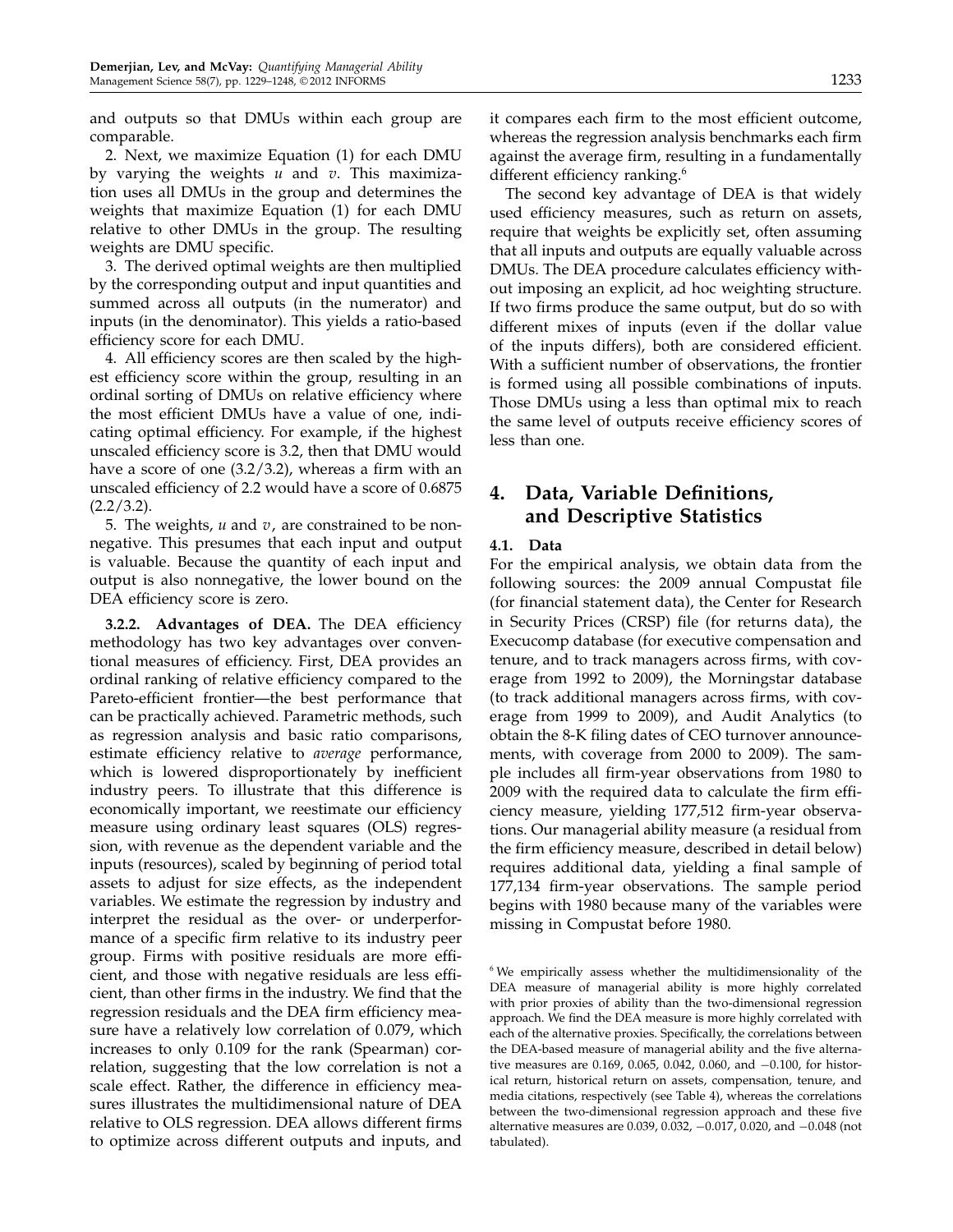# 4.2. Measurement and Summary Statistics of the Firm Efficiency Measure

4.2.1. Inputs and Output of the Firm Efficiency Measure. We introduce the inputs and output of the efficiency measure here. All data were obtained from Compustat, and the Xpressfeed data names are provided in quotations. To form the portfolio of inputs, we first consider acquired assets, both tangible and intangible, because the management team has a great deal of latitude in asset purchase and retirement decisions, and a more capable management team is expected to make more efficient purchasing decisions.

The first acquired asset, Net PP&E ("PPENT"), is reported on the balance sheet and reflects the undepreciated portion of purchased fixed assets. An alternative way to gain access to similar fixed assets is through the use of operating leases, used across many sectors (airlines, retailers, hotels). The structure of operating leases allows firms to exclude the asset (and related debt) from their balance sheet, although these assets will generate revenues; thus, we estimate their capitalized value. We calculate Net Operating Leases as the discounted present value of the next five years of required operating lease payments (available in the firm's footnotes to the financial statements and on Compustat).<sup>7</sup> The inclusion of Net Operating Leases as an input increases the input comparability among firms that effectively have the same operations but either lease or buy their revenue-generating equipment.

We include *Net R&D* as an input, expecting that more capable managers will be better able to determine which R&D projects to pursue. To calculate Net R&D, which is not reported as an asset on the balance sheet, we follow Lev and Sougiannis (1996), who use a five-year capitalization period of R&D expense ("XRD"), where the net value (net of amortization) is  $RD_{cap} = \sum_{t=-4}^{0} (1+0.2t) \times RD_{exp}$ . Thus, for example, R&D expenditures from five years back receive a weight of 0.2 (they were already amortized 80%), those from four years back receive a weight of 0.4 (amortized 60%), etc., with the prior year's R&D  $(t = -1)$  receiving full weight. We next include Purchased Goodwill, reported on the balance sheet, which is the excess of the purchase price for a business acquisition over the amounts allocated to other separately identifiable assets and liabilities ("GDWL"). Goodwill generally reflects the value of the acquired intangible assets. We add to it "other acquired and capitalized intangibles" ("INTAN" less "GDWL"), also reported on the balance sheet, which includes items such as client lists, patent costs, and copyrights. We consider the beginning of period balance for each of the five assets, because managers' past decisions regarding these assets are expected to affect current period revenues.<sup>8</sup>

Inventory and advertising expenditures also contribute to the generation of revenues. For inventory, we consider the total amount of inventory sold during the period—the cost of inventory, or cost of goods sold—to appropriately match the input to the revenues generated.<sup>9</sup> Finally, advertising expenditures are often missing in Compustat, introducing a prohibitive data restriction. Instead, we include the current period value of SG&A ("XSGA"), which includes advertising expenditures. $10$  This variable also captures other assets that are not explicitly recognizable as accounting assets, such as the quality of the sales force (training costs and information technology services are included in SG&A).

Specifically, we solve the following optimization problem:

$$
\max_{\mathbf{v}} \theta = (Sales) \cdot (v_1 \text{CoGS} + v_2 \text{SG} \& A + v_3 \text{PPE} + v_4 \text{Ops} \text{L} \& D + v_6 \text{Good} \& D + v_6 \text{Good} \& U + v_7 \text{Other} \text{Int} \text{an} \text{)}^{-1}. \quad (2)
$$

The five stock variables (Net PP&E, Net Operating Leases, Net Research and Development, Purchased Goodwill, and Other Intangible Assets) are measured at the beginning of year t, and the two flow variables (Cost of Inventory and  $SG\&A$ ) are measured over year t. These seven inputs capture, to a large degree, the choices managers make in generating revenue. We estimate DEA efficiency by industry (based on Fama and French 1997) to increase the likelihood that the

 $<sup>7</sup>$  Note that capital leases are included in *Net PP&E*. The data items</sup> for the five lease obligations are "MRC1–MRC5." We would also like to discount the "thereafter" payments; however, this line item was not collected by Compustat for the bulk of the sample period. We use a discount rate of 10% per year to calculate the present value of the required operating lease payments following Ge (2006), who finds that results are substantively unchanged using alternative discount rates of 8%, 12%, or the short-term average borrowing rate. Our empirical results are qualitatively and quantitatively similar if we exclude operating leases from the DEA estimation (not tabulated).

<sup>8</sup> For example, Sunder (1980) finds that purchases of PP&E take an average of two years to generate positive earnings.

<sup>&</sup>lt;sup>9</sup> It is likely that more efficient managers might require less buffer stock or be more likely to use just-in-time inventory processes (Callen et al. 2005), which would also lower average inventory balances, providing some support for considering the beginning balance of inventory instead of total cost of inventory sold during the period. However, the beginning balance could be low for other reasons, such as a cash shortage.

 $10$  Operating lease expense and research and development expense are both components of SG&A expense; to avoid counting these items twice in the input vector, we subtract the current year operating lease expense and research and development expense from SG&A expense.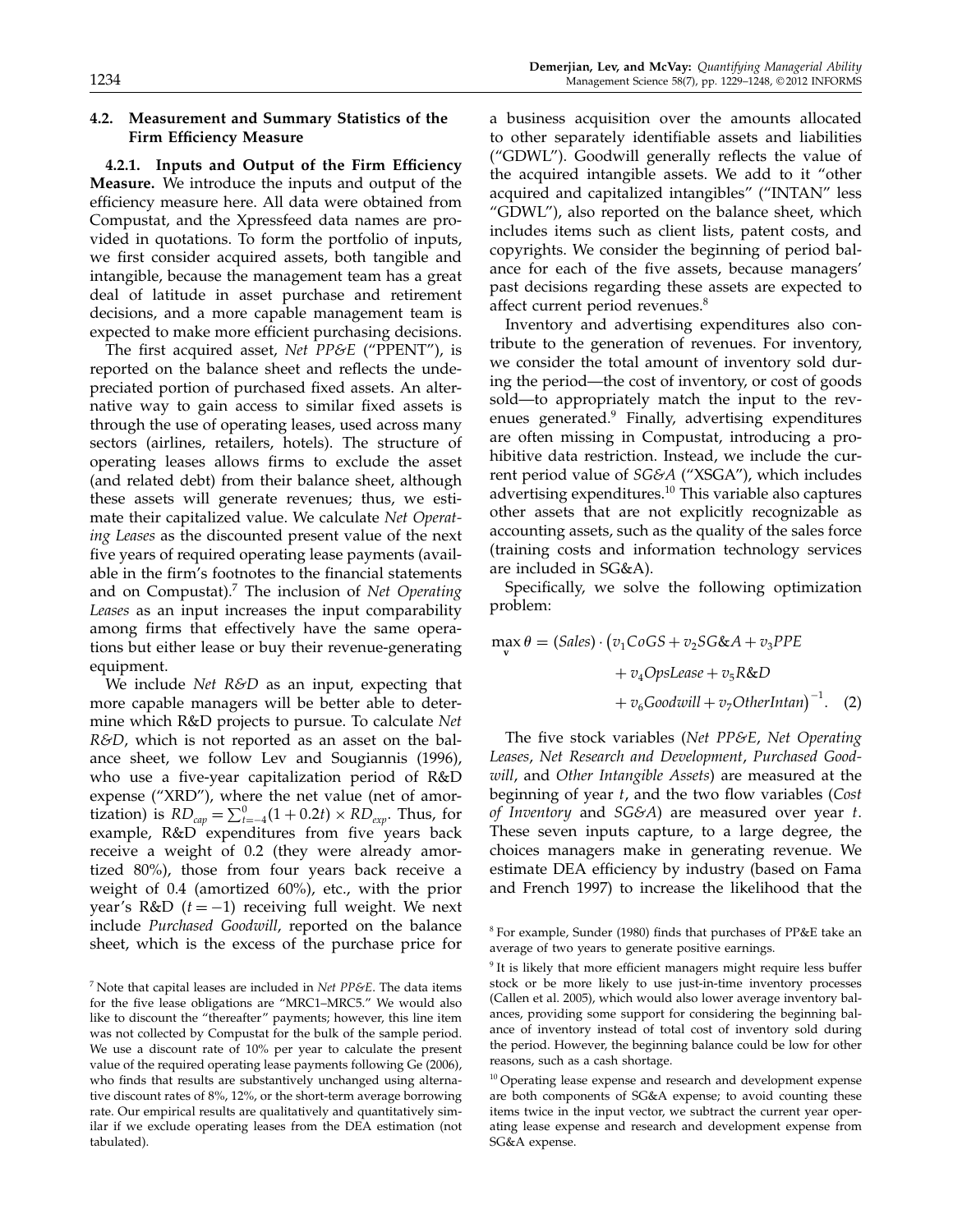peer firms have similar business models and cost structures within the estimations.

Measurement Error in Accounting Variables. We use accounting values to construct firm efficiency and hold the quality of financial reporting quality constant, which introduces several limitations to this paper. First, there is known variation in financial reporting quality because of intentional manipulations—especially to revenues (e.g., Dechow et al. 1996). Although it is possible that earnings management inflates the perceived efficiency of a firm, Demerjian et al. (2011) find that more able managers are associated with fewer subsequent earnings restatements, indicating that earnings management is not the primary driver of perceived efficiency. It remains, however, that earnings management will inflate perceived efficiency. Second, measurement error also stems from our reliance on accounting numbers formed using recognition and measurement rules under U.S. GAAP (generally accepted accounting principles). For example, historical cost measurement is not comparable across firms (Curtis and Lewis 2010); we must rely on researcher assumptions to measure capitalized R&D and capitalized operating leases, and we must omit other important intangibles such as purchased R&D because of data constraints. Finally, we rely on imperfect industry groupings. We estimate Equation (1) by industry according to Fama and French (1997), but most firms operate in several industries, and even within industries the relation between the accounting inputs and outputs can vary substantially depending on firms' asset and operations mix. Although we do not expect these measurement errors to systematically affect our managerial ability score, they do introduce the potential for confounding effects on the efficiency score and, thus, the inferences of the study.

4.2.2. Summary Statistics of Firm Efficiency. Panel A of Table 1 provides summary statistics of the firm efficiency measure—the starting point for the development of our managerial ability measure—for the full sample. Recall that DEA constrains the firm efficiency measure to be between zero and one. The mean value reported in Table 1 is 0.569, with a median value of 0.588. A total of 4.5% of observations are on the frontier (not tabulated).

We estimate firm efficiency by industry group, because we expect firms in the same industry to have similar technologies and business structures for converting inputs into outputs. Because DEA requires a sufficiently large number of observations to provide a valid estimation, we partition the sample by industry and not by time; it is likely that an industry's business model will remain stable over time.<sup>11</sup> We exclude from the sample financial services firms (banks, insurance, real estate, and finance companies) because of the uniqueness of their asset structure and earnings generating processes; we also exclude utilities because of regulation of the output price.

Panel B of Table 1 presents summary statistics of firm efficiency by industry groups (based on Fama and French 1997). There is considerable firm efficiency variation across industries. The mean and median industry values are 0.672 and 0.674, respectively, whereas the range of scores is large, with a low mean score of  $0.271$  (drugs) to a high of  $0.942$  (ships).<sup>12</sup>

Finally, because we estimate firm efficiency by industry but not by year, we examine summary statistics by year (not tabulated); the largest average value is 0.623 (1980), and the smallest is 0.537 (2001). Although there is not a lot of year-to-year variation, we include year fixed effects in each of our regressions.

# 4.3. Estimation of Managerial Ability

Firm efficiency could be used to assess managerial ability; however, this measure captures both firm-specific and manager-specific efficiency drivers, and thus it likely overstates or understates managerial ability, depending on the firm-specific efficiency drivers. We parse out total firm efficiency into firm efficiency and managerial ability by regressing total firm efficiency on six firm characteristics that affect firm efficiency: firm size, firm market share, cash availability, life cycle, operational complexity, and foreign operations.

First, we expect that managers of larger firms with more market share will be more effective than others in negotiating terms with suppliers and customers, holding their ability constant. Second, we expect managers in firms with available cash (measured with an indicator variable indicating positive free cash flows) to be able to pursue positive net present value projects more effectively, again holding ability constant. Third, we expect the life cycle of the firm to affect management's opportunity set of possible projects as well

 $11$  When there are too few firms, a large percentage of these firms will be on the frontier, especially when there are multiple inputs.

The efficient frontier consists of, at a minimum, the sum of the number of inputs and outputs, and because we use the variable returnsto-scale model in calculating DEA, there are additional points on the frontier to accommodate different firm sizes. Therefore, we require at least 100 observations to estimate DEA. Alternatively, Leverty and Qian (2011) estimate a very similar estimation by industry and year, resulting in a higher average firm efficiency score (0.745 for the full sample; see their Table 1).

<sup>&</sup>lt;sup>12</sup> The percentage of observations making up the efficient frontier also varies across industries, ranging from 1.6% (business services) to 28.5% (guns) (not tabulated). This effect is likely driven in part by the competitiveness of different industries, but is also a function of the number of observations available to estimate the frontier (see also Footnote 11). This is a potential concern for users of DEA; however, we estimate the second-stage regression by industry, removing systematic differences in efficiency across industries.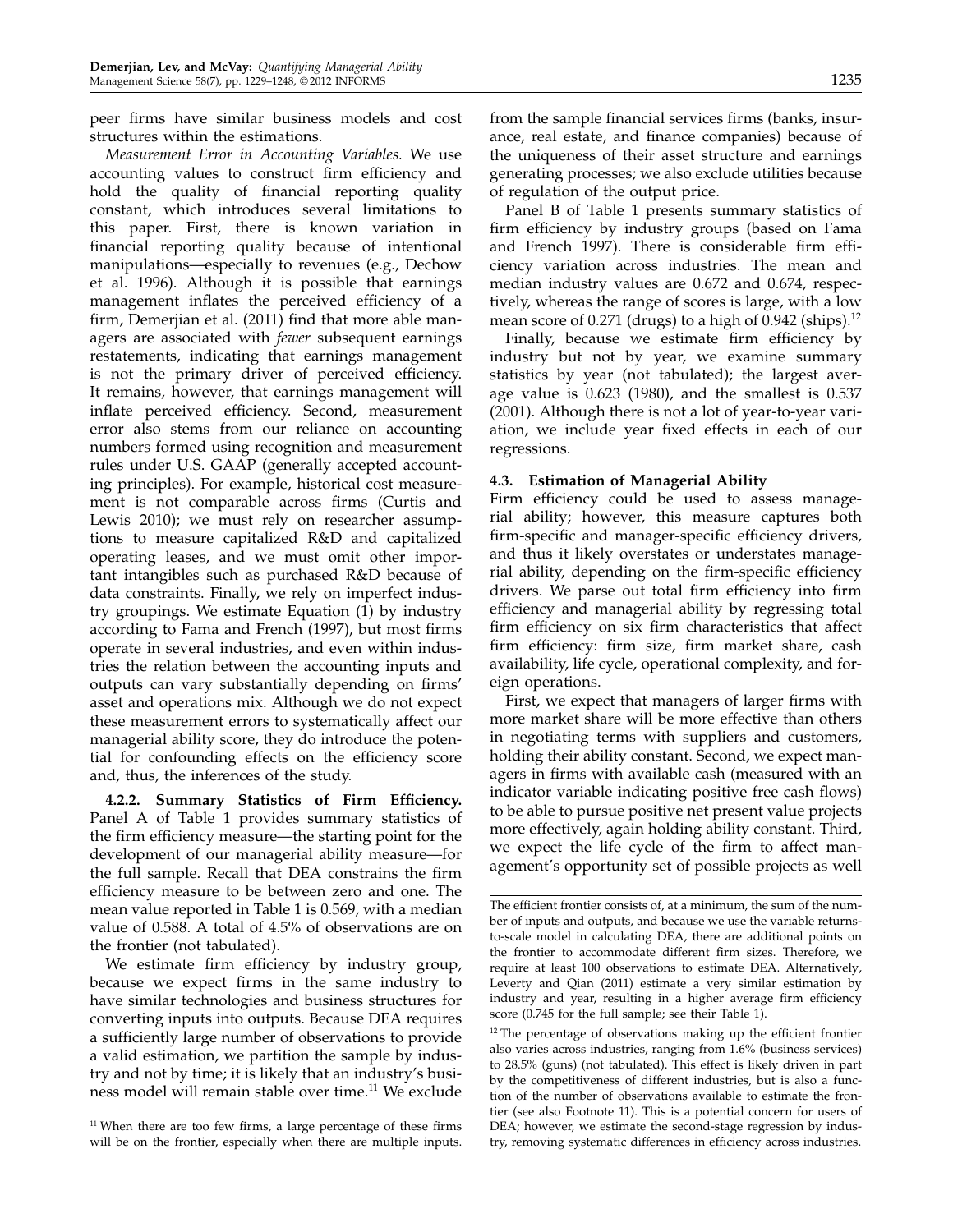|                            | Obs.    | Mean  | Std. dev.                                    | 25%   | Median | 75%   |
|----------------------------|---------|-------|----------------------------------------------|-------|--------|-------|
|                            |         |       | Panel A: Firm efficiency measure             |       |        |       |
| Variable                   |         |       |                                              |       |        |       |
| <b>Firm Efficiency</b>     | 177,512 | 0.569 | 0.273                                        | 0.347 | 0.588  | 0.802 |
|                            |         |       | Panel B: Firm efficiency measure by industry |       |        |       |
| Industry                   |         |       |                                              |       |        |       |
| Agriculture                | 780     | 0.778 | 0.220                                        | 0.617 | 0.844  | 0.984 |
| Food                       | 3,672   | 0.773 | 0.156                                        | 0.652 | 0.800  | 0.897 |
| Soda                       | 460     | 0.896 | 0.138                                        | 0.848 | 0.954  | 1.000 |
| Beer and liquor            | 733     | 0.826 | 0.143                                        | 0.764 | 0.853  | 0.928 |
| Smoking                    | 268     | 0.854 | 0.158                                        | 0.753 | 0.905  | 1.000 |
| Toys                       | 1,868   | 0.702 | 0.194                                        | 0.590 | 0.700  | 0.829 |
| Fun                        | 4,038   | 0.430 | 0.251                                        | 0.234 | 0.381  | 0.577 |
| <b>Books</b>               | 2,027   | 0.796 | 0.154                                        | 0.697 | 0.818  | 0.913 |
| Household products         | 4,065   | 0.680 | 0.196                                        | 0.513 | 0.680  | 0.846 |
| Clothing                   | 2,803   | 0.732 | 0.145                                        | 0.636 | 0.719  | 0.828 |
| Health                     | 3,528   | 0.737 | 0.178                                        | 0.627 | 0.756  | 0.866 |
| Medical equipment          | 6,274   | 0.456 | 0.231                                        | 0.294 | 0.417  | 0.578 |
| Drugs                      | 8,447   | 0.271 | 0.253                                        | 0.088 | 0.200  | 0.345 |
| Chemicals                  | 3,723   | 0.717 | 0.187                                        | 0.609 | 0.732  | 0.845 |
| Rubber                     | 2,308   | 0.834 | 0.141                                        | 0.780 | 0.857  | 0.926 |
| <b>Textiles</b>            | 1,422   | 0.834 | 0.108                                        | 0.782 | 0.842  | 0.906 |
| <b>Building materials</b>  | 4,720   | 0.608 | 0.231                                        | 0.458 | 0.613  | 0.785 |
| Construction               | 2,673   | 0.669 | 0.186                                        | 0.578 | 0.675  | 0.784 |
| Steel                      | 3,258   | 0.700 | 0.136                                        | 0.610 | 0.690  | 0.785 |
| <b>Fabricated products</b> | 994     | 0.874 | 0.095                                        | 0.815 | 0.877  | 0.954 |
| Machinery                  | 7,085   | 0.637 | 0.234                                        | 0.450 | 0.676  | 0.823 |
| Electrical equipment       | 2,129   | 0.728 | 0.186                                        | 0.614 | 0.735  | 0.863 |
| <b>Utilities</b>           | 1,309   | 0.616 | 0.301                                        | 0.375 | 0.647  | 0.897 |
| Automobiles                | 3,039   | 0.783 | 0.194                                        | 0.736 | 0.832  | 0.911 |
| Aerospace                  | 1,009   | 0.860 | 0.123                                        | 0.773 | 0.876  | 0.973 |
| Ships                      | 433     | 0.942 | 0.075                                        | 0.911 | 0.969  | 1.000 |
| Guns                       | 323     | 0.878 | 0.174                                        | 0.810 | 0.949  | 1.000 |
| Gold                       | 1,684   | 0.342 | 0.277                                        | 0.121 | 0.255  | 0.518 |
| Mining                     | 1,162   | 0.281 | 0.254                                        | 0.116 | 0.203  | 0.349 |
|                            | 328     | 0.802 | 0.187                                        | 0.722 | 0.835  | 0.962 |
| Coal<br>Energy             |         | 0.328 |                                              | 0.128 | 0.219  | 0.485 |
|                            | 10,995  | 0.591 | 0.269<br>0.229                               |       | 0.603  | 0.754 |
| Telecom                    | 7,799   |       |                                              | 0.448 |        |       |
| Personal services          | 1,996   | 0.685 | 0.195                                        | 0.574 | 0.691  | 0.820 |
| <b>Business services</b>   | 21,884  | 0.381 | 0.227                                        | 0.226 | 0.333  | 0.500 |
| Computers                  | 9,055   | 0.459 | 0.215                                        | 0.314 | 0.431  | 0.571 |
| Chips                      | 11,516  | 0.472 | 0.190                                        | 0.360 | 0.446  | 0.553 |
| Laboratory equipment       | 4,481   | 0.577 | 0.202                                        | 0.447 | 0.560  | 0.697 |
| Paper                      | 3,012   | 0.807 | 0.119                                        | 0.746 | 0.802  | 0.875 |
| Boxes                      | 705     | 0.933 | 0.070                                        | 0.898 | 0.950  | 0.991 |
| Transportation             | 5,752   | 0.650 | 0.225                                        | 0.447 | 0.691  | 0.839 |
| Wholesale                  | 8,919   | 0.647 | 0.203                                        | 0.528 | 0.676  | 0.792 |
| Retail                     | 10,453  | 0.826 | 0.119                                        | 0.775 | 0.842  | 0.903 |
| Restaurants                | 4,383   | 0.517 | 0.246                                        | 0.324 | 0.464  | 0.710 |
| Average (43 industries)    | 4,128   | 0.672 | 0.186                                        | 0.553 | 0.674  | 0.799 |

#### Table 1 Sample Statistics on Firm Efficiency

Notes. The sample consists of 177,512 firm-year observations from 1980 to 2009. Firm Efficiency is measured using DEA based on the vectors described in §4.2. Panel A presents statistics for the full sample. Panel B is sorted by industry, based on Fama and French (1997).

as the required start-up costs of investments. We use the number of years the firm has been listed as a proxy for a firm's life-cycle stage (DeAngelo et al. 2010). Finally, we consider the diversification of a firm's operations, both operationally and geographically. We expect that the greater the diversification, the more challenging it is for the management team to efficiently allocate capital, because operating in multiple industries requires a broader knowledge set and reduces the amount of attention management pays to any single industry (e.g., Stein 1997). We measure operational complexity using the within-firm industry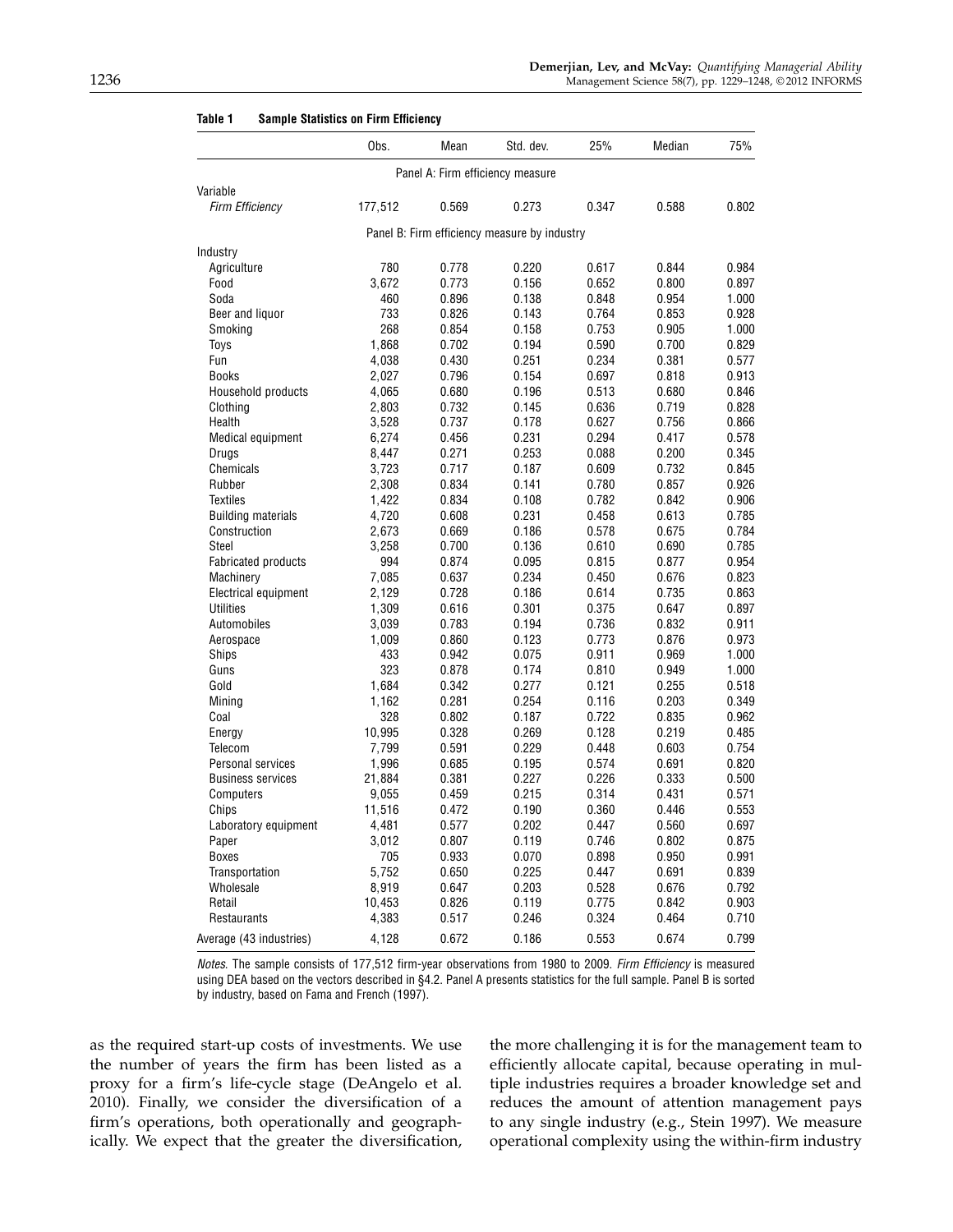concentration (e.g., Bushman et al. 2004) as well as an indicator variable signifying foreign operations. Thus, to form our estimate of managerial ability, we estimate the following Tobit regression by industry and include year fixed effects; we cluster standard errors by firm and year to control for cross-sectional and intertemporal correlation:

# Firm Efficiency,

 $= \alpha + \beta_1 \ln \left( \text{Total Assets} \right)_i + \beta_2 \text{Market Share}_i$  $+ \beta_3$ Free Cash Flow Indicator<sub>i</sub>  $+ \beta_4 \ln(Age)_i$  $+ \beta_5$ Business Segment Concentration<sub>i</sub>

 $+ \beta_6$ Foreign Currency Indicator<sub>i</sub> + Year<sub>i</sub> +  $\epsilon_i$ .  $(3)$ 

Because we estimate Equation (3) by industry, we do not include industry-level drivers of efficiency such as competition. This estimation dampens variation in ability, for example, by controlling for firm size, because better managers are more likely to be hired by larger firms (Rosen 1982).<sup>13</sup> Managerial ability could also affect the variables we attribute to the firm, such as market share (e.g., Vanhonacker and Day 1987). We opt to err on the side of attributing manager characteristics to the firm, to maximize the likelihood that the residual is largely attributable to the manager.

We summarize the results from this estimation, as well as the definitions of the variables, in Table 2. We present the average coefficient across the 43 industry estimations and note the significant percentage and the percentage with the predicted sign. For example, the coefficient on firm size (the natural log of total assets) has a one-tailed  $p$ -value of less than 0.05 in 90.7% of the industry estimations, and all 43 coefficients are positive as expected. The average coefficients on each of the independent variables are significant in the predicted direction (using the standard error of industry-level coefficients to test significance along the lines of Fama and MacBeth 1973), supporting our decision to remove these firm effects from the firm efficiency measure to create our managerial ability measure. The importance of some of the variables varies by industry; for example, while the free cash flow indicator is statistically significant in the predicted direction in 40 of the 43 industries, business concentration is significant in less than half of the industries.<sup>14</sup>

| Table 2 | <b>Managerial Ability</b> |
|---------|---------------------------|
|---------|---------------------------|

| Dependent variable = $Firm$ <i>Efficiency</i> |                   |                                                         |                                  |                                             |  |  |  |  |  |
|-----------------------------------------------|-------------------|---------------------------------------------------------|----------------------------------|---------------------------------------------|--|--|--|--|--|
|                                               | Predicted<br>sign | Average<br>coefficient<br>(Fama-MacBeth<br>t-statistic) | Proportion<br>significant<br>(%) | Proportion with<br>predicted<br>sign $(\%)$ |  |  |  |  |  |
| Ln(Total Assets)                              | $^{+}$            | $0.037***$<br>(11.51)                                   | 90.7                             | 100.0                                       |  |  |  |  |  |
| Market Share                                  | $^{+}$            | 1.599***<br>(5.61)                                      | 65.1                             | 76.7                                        |  |  |  |  |  |
| Free Cash Flow<br>Indicator                   | $^{+}$            | $0.075***$<br>(11.12)                                   | 93.0                             | 100.0                                       |  |  |  |  |  |
| Ln( <i>Firm Age</i> )                         | $^{+}$            | $0.021***$<br>(6.52)                                    | 67.4                             | 86.1                                        |  |  |  |  |  |
| <b>Business Segment</b><br>Concentration      |                   | $0.029***$<br>(3.12)                                    | 41.9                             | 67.4                                        |  |  |  |  |  |
| <b>Foreign Currency</b><br>Indicator          |                   | $-0.014**$<br>$(-2.46)$                                 | 674                              | 72.1                                        |  |  |  |  |  |
| Intercept                                     |                   | $0.567***$<br>(16.71)                                   |                                  |                                             |  |  |  |  |  |
| Year fixed effects<br>Industry estimations    |                   | Included<br>43                                          |                                  |                                             |  |  |  |  |  |

Notes. This table presents the averages from the Tobit estimation of Equation (3) by industry; the residual from the estimation is Managerial Ability, described in §4.3. For illustrative purposes, we present the average of the industry coefficients and calculate the Fama and MacBeth (1973)  $t$ -statistic based on the standard error of these coefficients (in parentheses). The significant percentage is the number of coefficients that are statistically significant at the 5% level (one-tailed) across the 43 industry regressions using standard errors clustered by firm and year. The Percentage with predicted sign is the proportion of the 43 industry coefficients with the predicted sign. Variables are defined as follows (with Compustat identifiers in parentheses): Firm Efficiency is measured using DEA based on the vectors described in §3.2. Total Assets is Compustat (AT) at the end of year t. Market Share is the percentage of revenues (SALE) earned by the firm within its Fama and French (1997) industry in year t. Free Cash Flow Indicator is coded to one when a firm has nonnegative free cash flow (defined as earnings before depreciation and amortization (OIBDP) less the change in working capital (RECT + INVT + ACO – LCO – AP) less capital expenditures (CAPX)) in year t. Firm Age is the number of years the firm has been listed on Compustat at the end of year t. Business Segment Concentration is the ratio of individual business segment sales to total sales, summed across all business segments for year  $t$ . If the firm is not in the segment file, it is assigned a concentration of one. Foreign Currency Indicator is coded to one when a firm reports a nonzero value for foreign currency adjustment (FCA) in year  $t$ . Variables are winsorized at the extreme 1%.

∗∗5% and ∗∗∗1% statistical significance (two-tailed tests).

The residual from this estimation is our measure of managerial ability.<sup>15</sup> Table 3 presents summary statistics. The mean value of our managerial ability

<sup>&</sup>lt;sup>13</sup> As an illustration of this limitation, Jack Welch is assigned a low ability score using this estimation because GE's size, market share, and age (each of which are in the highest percentile) predict a total efficiency score of one for GE. If we exclude these variables from Equation (3), Welch's ability score is high, as expected.

<sup>&</sup>lt;sup>14</sup> To assess the economic significance of the firm-specific portion of total efficiency, we estimate Equation (3) by industry using OLS

regressions (Tobit regressions do not have a goodness-of-fit measure analogous to adjusted  $R^2$ ). We find the average adjusted  $R^2$ is 37.4%, suggesting that, on average, over one-third of total firm efficiency is attributable to the firm features we have identified in Equation (3).

<sup>&</sup>lt;sup>15</sup> The estimation of Equation (3) may not fully ameliorate the impact of unidentified features, such as unions or investor base, that affect managers' ability to utilize firm resources. One alternative to better capture these unidentified drivers of efficiency would be to include firm fixed effects. We opt to present the residual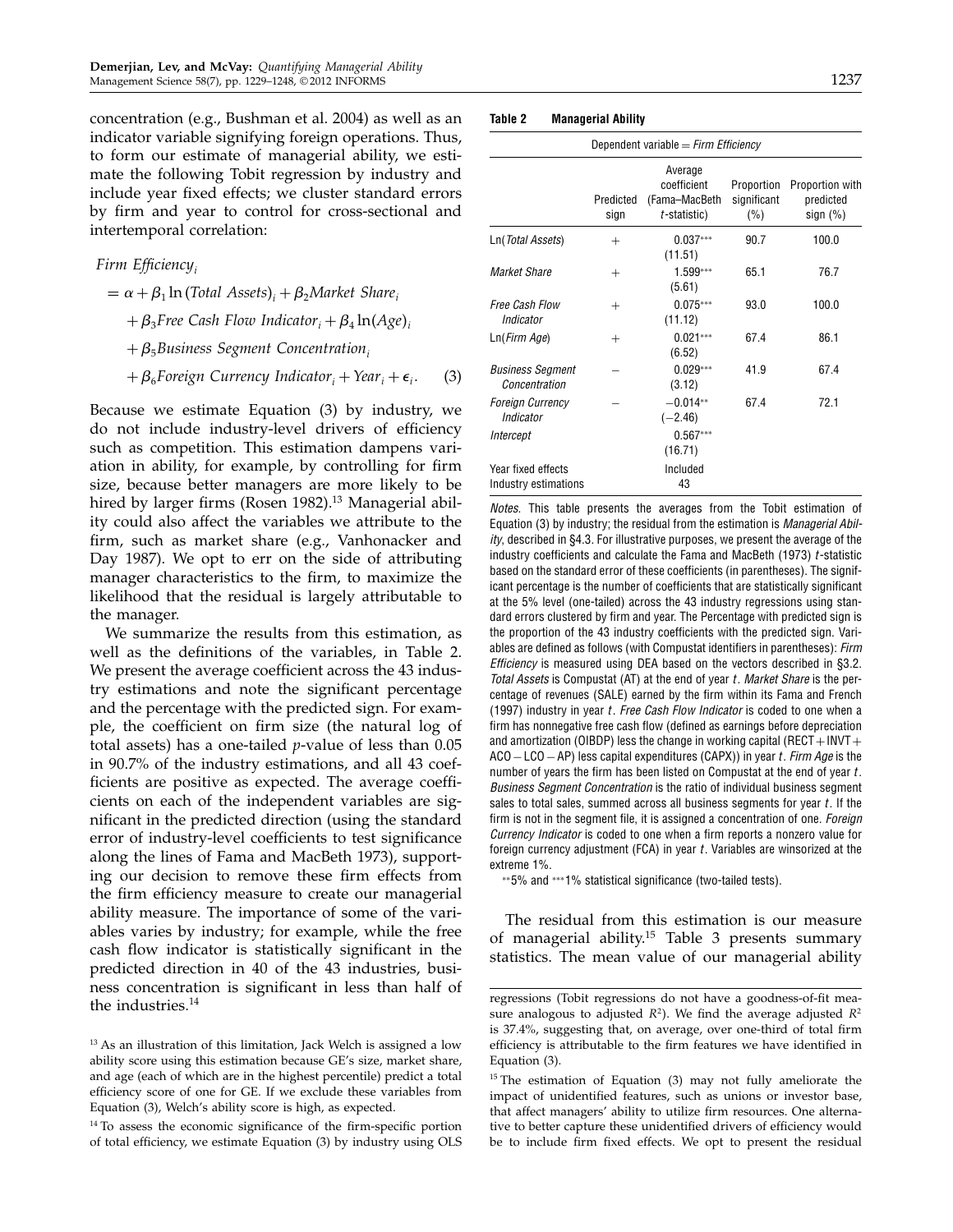| Variable                           | Observations | Mean      | Standard<br>deviation | Min       | $1\%$    | 25%      | Median                | 75th      | 99%       | Max        |
|------------------------------------|--------------|-----------|-----------------------|-----------|----------|----------|-----------------------|-----------|-----------|------------|
| <b>Firm Efficiency</b>             | 177.512      | 0.569     | 0.273                 | 0.000     | 0.024    | 0.347    | 0.588                 | 0.802     | 1.000     | 1.000      |
| <b>Managerial Ability</b>          | 177.134      | $-0.004$  | 0.149                 | $-0.415$  | $-0.349$ | $-0.094$ | $-0.013$              | 0.075     | 0.451     | 0.557      |
| <b>Fitted Value of Ability</b>     | 22,982       | 0.000     | 0.111                 | $-0.374$  | $-0.194$ | $-0.074$ | $-0.013$              | 0.065     | 0.462     | 0.936      |
| Alternative measures of<br>ability |              |           |                       |           |          |          |                       |           |           |            |
| <b>Historical Return</b>           | 83,652       | 0.224     | 2.345                 | $-6.274$  | $-3.371$ | $-0.954$ | $-0.257$ <sup>a</sup> | 0.688     | 10.281    | 22.455     |
| <b>Historical ROA</b>              | 125.487      | $-0.346$  | 1.783                 | $-26.847$ | $-7.730$ | $-0.286$ | 0.000                 | 0.204     | 0.953     | 1.243      |
| <b>CEO Cash Compensation</b>       | 22,982       | 1,183.610 | 1.572.510             | 0.000     | 50.000   | 535.000  | 849.277               | 1.357.200 | 5.928.740 | 77,926.000 |
| CEO Tenure                         | 22.113       | 7.465     | 7.539                 | 0.000     | 0.000    | 2.167    | 5.003                 | 10.005    | 35.855    | 58.786     |
| Media Mentions                     | 14,943       | 213.473   | 706.688               | 0.000     | 2.000    | 46.000   | 93.000                | 182.000   | 2.016.000 | 43.152.000 |

#### Table 3 Descriptive Statistics

Notes. Firm Efficiency is measured using DEA based on the vectors described in §3.2. Managerial Ability is the residual-based measure described in §4.3. Fitted Value of Ability is the fitted value of available manager fixed effects on firm efficiency described in §4.3. Historical Return is the five-year historical value-weighted industry-adjusted return (from year  $t - 5$  to year  $t - 1$ ). Historical ROA is the five-year industry-adjusted return on assets (cumulative income before extraordinary items (IBC) scaled by average total assets (AT) from year  $t - 5$  to year  $t - 1$ ). CEO Cash Compensation is the salary and bonus of the firm CEO (TOT\_CURR from Execucomp; in thousands) for year t. CEO Tenure is the number of years an executive has been listed as CEO by Execucomp at the end of year t. Media Mentions is the number of articles mentioning the CEO over the preceding five-year period. Variables are winsorized at the extreme 1%.

<sup>a</sup>Note that the industry-adjusted median is not zero because of the value-weighting procedure.

measure is  $-0.004$ , and the median is  $-0.013$ , with an interquartile range of  $0.169$ .<sup>16</sup> The values range from  $-0.415$  to 0.557 (see Table 3).

We also create an alternative measure of managerial ability, based on CEO fixed effects, for a sample of 22,982 firm-years with available CEO identifiers. Specifically, we regress firm efficiency on CEO fixed effects. We consider the fitted value of the CEO fixed effects as the lower bound of the manager-specific component of firm efficiency and correlate this predicted value with our residual-based managerial ability measure. The correlation is over 0.80 (see Table 4), which provides a lower-bound estimate of the proportion of the residual that is CEO specific and supports the notion that the residual from Equation (3) is largely attributable to the manager. We opt to focus our analyses on the residual-based measure of managerial ability because it is available for nearly every firm on Compustat, whereas the CEO fixed effects measure is available only for firms covered by Execucomp or Morningstar (limiting both the time and firm coverage), and these fixed effects are uninformative when the executive does not change over the sample period (because firm fixed effects and manager fixed effects are then indistinguishable).

### 4.4. Comparison with Alternative Ability Measures

In this section, we correlate our proposed measure with five alternative measures of managerial ability used in prior research: historical industryadjusted stock returns, historical industry-adjusted ROA, CEO compensation, CEO tenure, and media mentions (see §2). We present summary statistics in Table 3 and univariate correlations in Table 4. We also include, in Table 4, correlations for ROA and firm size. First, note the high positive correlation between firm efficiency and managerial ability, which is reasonable given that managerial ability is a component of total firm efficiency, but could also indicate that our partition is imprecise (McNichols 2000). That firm efficiency is also positively correlated with the fitted value of managerial ability suggests that better managers are employed by better firms.

Turning next to the correlations between the DEAbased efficiency measures and the alternative measures of ability, we see that the correlations are reasonably low (all below 0.30), indicating that the DEA-based efficiency measures are different from the alternative ability measures. We also see that these correlations are lower for managerial ability than for firm efficiency, consistent with the removal of many firm-specific characteristics from our managerial ability measure. Only Media Mentions does not exhibit the expected positive correlation with managerial ability, although Media Mentions and total Firm Efficiency

estimate excluding firm fixed effects to maximize comparability across firms, because including firm fixed effects creates a relative ability measure within the firm, but removes important variation across firms (because each firm effectively must have a mean zero efficiency).

<sup>&</sup>lt;sup>16</sup> The mean is not zero because we estimate Equation (3) using a Tobit regression; we subtract the predicted value from the Tobit estimation from the actual value of Firm Efficiency to compute a Tobit "residual." Unlike OLS residuals, which must sum to zero by definition, these computed differences need not. Empirical test results are similar if we use truncated regression or OLS regression to estimate managerial ability, and are also similar if we consider the natural logarithm of total firm efficiency in the OLS estimation.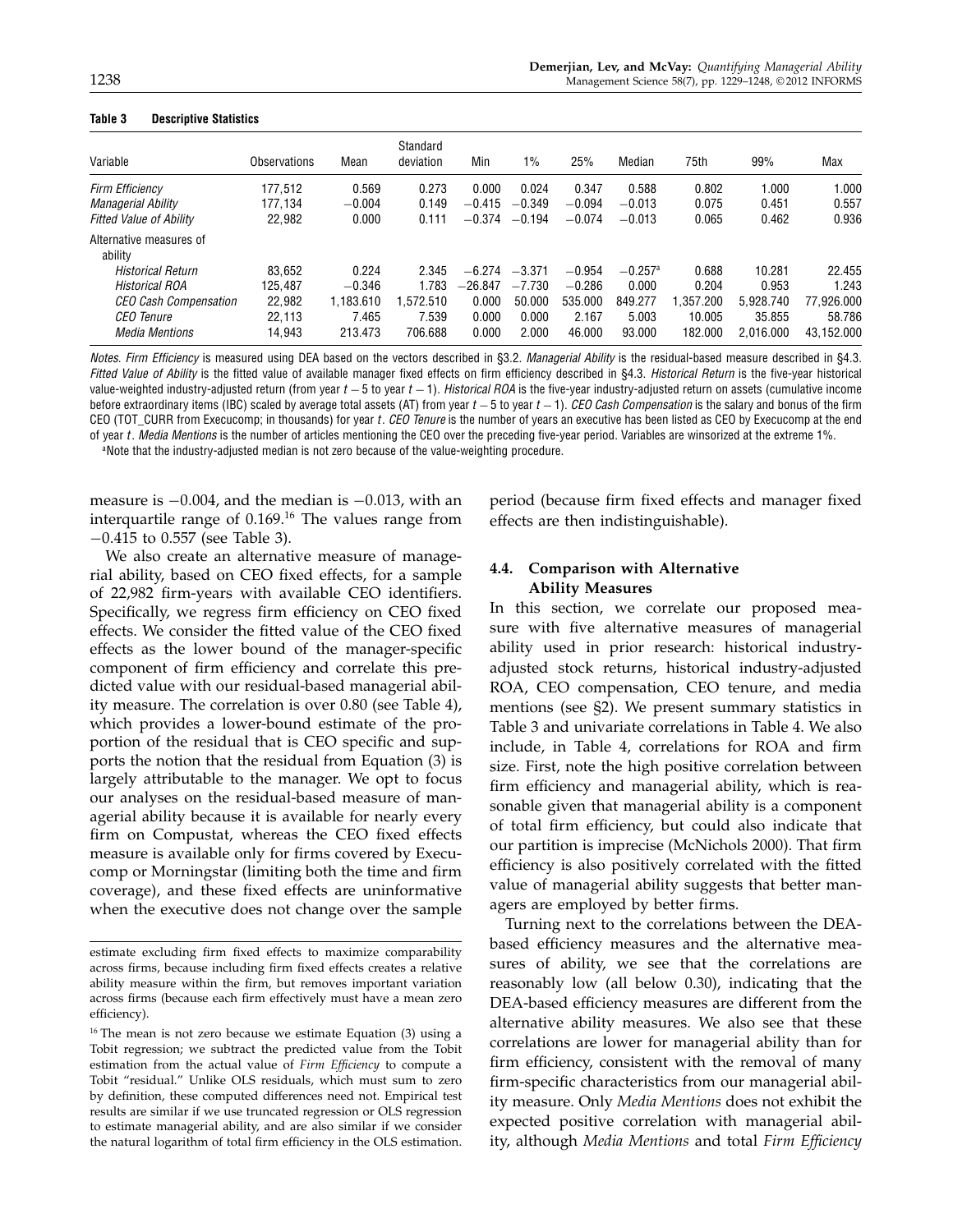#### Table 4 Univariate Correlations

|                                | Firm<br>Efficiency | <b>Managerial</b><br>Ability | Fitted<br>Value of<br>Ability | <b>Historical</b><br>Return | Historical<br><b>ROA</b> | Ln(CEO Cash<br><i>Compensation</i> ) | Ln(CEO)<br>Tenure) | Ln( <i>Media</i><br><b>Mentions</b> ) | <i>ROA</i> | Size     |
|--------------------------------|--------------------|------------------------------|-------------------------------|-----------------------------|--------------------------|--------------------------------------|--------------------|---------------------------------------|------------|----------|
| <b>Firm Efficiency</b>         |                    | 0.550                        | 0.410                         | 0.171                       | 0.136                    | 0.298                                | 0.011              | 0.193                                 | 0.338      | 0.458    |
| <b>Managerial Ability</b>      | 0.548              |                              | 0.835                         | 0.169                       | 0.065                    | 0.042                                | 0.060              | $-0.100$                              | 0.120      | 0.047    |
| <b>Fitted Value of Ability</b> | 0.389              | 0.828                        |                               | 0.147                       | 0.084                    | 0.033                                | 0.086              | $-0.088$                              | 0.212      | 0.069    |
| <b>Historical Return</b>       | 0.279              | 0.211                        | 0.168                         |                             | 0.100                    | 0.039                                | 0.065              | $-0.025$                              | 0.236      | 0.176    |
| <b>Historical ROA</b>          | 0.149              | 0.156                        | 0.172                         | 0.313                       |                          | $-0.027$                             | 0.015              | 0.044                                 | 0.523      | 0.237    |
| Ln(CEO Cash Compensation)      | 0.417              | 0.072                        | 0.054                         | 0.154                       | $-0.008$                 |                                      | 0.015              | 0.312                                 | 0.097      | 0.382    |
| Ln(CEO Tenure)                 | $-0.004$           | 0.056                        | 0.086                         | 0.116                       | 0.071                    | 0.028                                |                    | $-0.009$                              | 0.058      | $-0.030$ |
| Ln( <i>Media Mentions</i> )    | 0.196              | $-0.092$                     | $-0.079$                      | 0.006                       | 0.016                    | 0.435                                | 0.030              |                                       | $-0.027$   | 0.511    |
| <i>ROA</i>                     | 0.469              | 0.336                        | 0.299                         | 0.481                       | 0.471                    | 0.149                                | 0.093              | $-0.102$                              |            | 0.231    |
| Size                           | 0.459              | 0.066                        | 0.095                         | 0.318                       | 0.405                    | 0.568                                | $-0.014$           | 0.501                                 | 0.335      |          |

Notes. This table presents univariate correlations between the main variables used in the tests. Firm Efficiency is measured using DEA based on the vectors described in §3.2. Managerial Ability is the residual-based measure described in §4.3. Fitted Value of Ability is the fitted value of available manager fixed effects on firm efficiency described in §4.3. Historical Return is the five-year historical value-weighted industry-adjusted return (from year t − 5 to year t − 1). Historical ROA is the five-year industry-adjusted return on assets (cumulative income before extraordinary items (IBC) scaled by average total assets (AT) from year t − 5 to year t − 1). CEO Cash Compensation is the salary and bonus of the firm CEO (TOT\_CURR from Execucomp) for year t. CEO Tenure is the number of years an executive has been listed as CEO by Execucomp. Media Mentions is the number of articles mentioning the CEO over the preceding five-year period. ROA is income before extraordinary items (IBC) scaled by average total assets (AT) for year t. Size is the natural logarithm of the market value of equity (PRCC\_C  $\times$  CSHO) as of the end of year t. Pearson correlations are presented in the upper right and Spearman correlations are presented in the lower left. Variables are winsorized at the extreme 1%. Bold values indicate statistical significance at the 10% level.

are positively associated.<sup>17</sup> Overall, the evidence indicates that our Managerial Ability measure is positively associated with prior measures of managerial ability. These positive correlations hold in the presence of standard control variables (not tabulated).

# 5. Validation Tests

We hypothesize that our proposed measure reflects managerial ability. We test this hypothesis in three ways. First, we explore whether the measure is economically and significantly associated with manager fixed effects (§5.1). Second, we test whether the measure is negatively associated with the announcement returns to CEO turnovers (§5.2). Third, we investigate whether appointing a relatively more or less able manager is systematically associated with changes in subsequent firm performance (§5.3). For each of these tests, we contrast our measure of managerial ability with the five alternative measures discussed in §4.4.

### 5.1. Economic Significance of Manager Fixed Effects

To investigate whether manager fixed effects explain an economically significant portion of our managerial ability measure, we conduct a series of tests for a subset of CEOs who switch employers within our sample. By examining CEOs who are present in at least two firms, we can assess whether managerial ability systematically differs across individual CEOs (see, for example, Bertrand and Schoar 2003, Leverty and Grace 2012). To identify this sample, we focus on firms that are both covered by Execucomp or Morningstar and had a change of CEO from 1993 to 2009. We then identify those turnovers where the CEO moved from one sample firm to another during the period 1993 to 2009. We confirm that the CEO did indeed switch firms, versus remaining the CEO of a firm that changed names. We also require that the CEO not switch firms as a result of a merger; following a merger, if the new entity retained either of the preexisting CEOs, we exclude this observation. Finally, we require that the CEO hold his or her post for two years in each firm to allow the CEO time to affect the firm. Our final sample contains 78 CEOs employed by 125 unique firms.

We regress our managerial ability measure on manager and firm fixed effects and expect manager fixed effects to explain a greater proportion of the variation in our ability measure than firm fixed effects. We examine the proportion of fixed effects that are statistically significant; we again cluster standard errors by firm and year. Following Leverty and Grace (2012), we use the estimation with year fixed effects as the benchmark specification. As Table 5 shows, we find that 66.5% of the manager fixed effects are statistically significant ( $p < 0.10$ , two-tailed) when firm fixed effects are omitted, whereas 60.5% of manager fixed effects remain significant when firm fixed effects are included. In contrast, only 29.1% of firm fixed effects are statistically significant. This suggests that our managerial ability measure is more attributable to the CEO than to the firm.

 $17$  Note that the correlation is positive in Baik et al. (2011); however, their sample is constrained to large firms with Execucomp and First Call coverage, and it is likely that larger firms garner more media attention, holding managerial ability constant.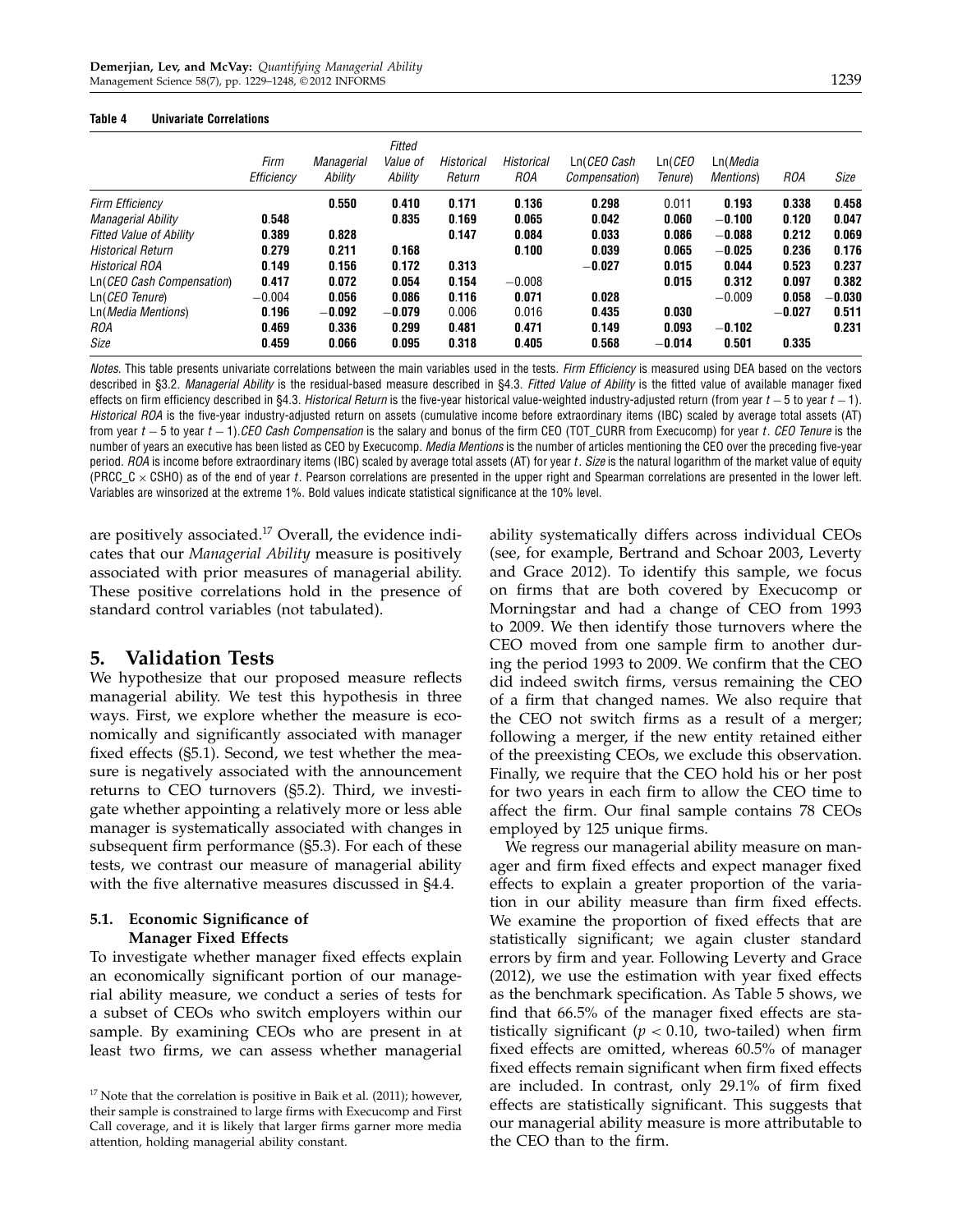| Table 5 | <b>Manager and Firm Fixed Effects</b> |
|---------|---------------------------------------|
|---------|---------------------------------------|

|                                      | Dependent variable $=$ Ability Measure |      |                               |                                      |  |  |  |  |  |
|--------------------------------------|----------------------------------------|------|-------------------------------|--------------------------------------|--|--|--|--|--|
| Ability measure                      | Fixed<br>effect                        |      | Proportion<br>significant (%) | Spread<br>(manager-<br>firm) $(\% )$ |  |  |  |  |  |
| Managerial Ability                   | Manager<br>Firm                        | 66.5 | 60.5<br>29.1                  | 31.4                                 |  |  |  |  |  |
| Historical Return                    | Manager<br>Firm                        | 48.1 | 26.9<br>19.4                  | 7.5                                  |  |  |  |  |  |
| Historical ROA                       | Manager<br>Firm                        | 47.3 | 29.0<br>32.6                  | $-3.6$                               |  |  |  |  |  |
| Ln(CEO Cash<br><i>Compensation</i> ) | Manager<br>Firm                        | 69.7 | 42.7<br>38.5                  | 4.2                                  |  |  |  |  |  |
| Ln(Tenure)                           | Manager<br>Firm                        | 52.9 | 75.6<br>72.4                  | 3.2                                  |  |  |  |  |  |
| Ln( <i>Media Mentions</i> )          | Manager<br>Firm                        | 47.6 | 42.7<br>43.4                  | $-0.7$                               |  |  |  |  |  |

Notes. This table provides statistics on the economic significance of individual managers on six ability measures. To be included, a CEO must be employed as CEO by at least two companies in the sample from 1993– 2009. There are a maximum of 78 CEOs from 125 firms, although for some measures there will be fewer observations because of data availability. Each regression includes year fixed effects and the natural logarithm of total assets to control for size. The ability measure is the dependent variable, and we estimate two specifications: with manager fixed effects (1st column) and with manager and firm fixed effects (2nd column). The proportion significant is determined based on robust t-statistics, with standard errors clustered by firm and year ( $p < 0.10$ ). Spread is the difference in the proportion of manager and firm fixed effects achieving statistical significance. Managerial Ability is the residual-based measure described in §4.3. Historical Return is the five-year historical value-weighted industry-adjusted return (from year  $t - 5$ to year  $t - 1$ ). Historical ROA is the five-year industry-adjusted return on assets (cumulative income before extraordinary items (IBC) scaled by average total assets (AT) from year  $t - 5$  to year  $t - 1$ ). CEO Cash Compensation is the salary and bonus of the firm CEO (TOT\_CURR from Execucomp) for year t. CEO Tenure is the number of years an executive has been listed as CEO by Execucomp. Media Mentions is the number of articles mentioning the CEO over the preceding five-year period.

We conduct a similar examination of the proportion of significant manager and fixed effects for each of the alternative measures of ability, also presented in Table 5. The proportion of significant manager fixed effects varies from 26.9% (Historical ROA) to 75.6% (Compensation) when firm fixed effects are included, consistent with these measures also containing a manager-specific component. The spread between the proportion of manager and firm fixed effects ranges from 7.5% (Compensation) to  $-3.6$ % (Industry-Adjusted ROA), which are far below the range of 31.4 for our ability score.

#### 5.2. Price Reactions to Turnovers

To further investigate the extent to which our proposed measure reflects managerial ability, we examine the association between the score and announcement returns to CEO turnovers. We identify 1,450 firm-year observations where the CEO left the firm after serving in that role for at least three years and where we can determine the price reaction to the announcement of the turnover; we require that the firm have both CRSP data and an 8-K filing date announcing the turnover (available from Audit Analytics since 2000; generally the 8-K filings are an upload of the press release issued announcing the turnover). We accumulate the corresponding stock price reactions across two aggregation periods  $(-1, 1 \text{ and } -5, 1)$ . We consider the six-day window because the press release announcing the CEO turnover can be issued up to four days before the filing of the 8-K. We use the announcement return as a proxy for the market's assessment of the departing manager's ability. We expect the turnover announcements of outgoing managers with low (high) ability to be associated with positive (negative) price reactions.

We present the results in Table 6; we regress the announcement return on managerial ability and again cluster standard errors by firm and year. Consistent with our proposed measure reflecting, at least in part, managerial ability, we find that the turnover announcements are negatively associated with the CEO's ability score. The coefficient on managerial ability is negative and significant. In terms of economic significance, a one-standard-deviation shift in manager ability is associated with returns of  $-0.37\%$ and  $-0.44\%$  for the  $(-1, 1)$  and  $(-5, 1)$  windows, respectively. These marginal effects represent 7.3% (5.3%) of the interquartile range for the shorter (longer) return window, and thus appear to be economically significant.

To contrast our ability measure with alternative measures, we examine whether a similar relation exists for the alternative ability proxies. Consistent with prior research (e.g., Johnson et al. 1985, Warner et al. 1988), we find no evidence of a negative relation between turnover announcement returns and any of the alternative proxies. Interestingly, the coefficient on CEO pay is positive, which is the opposite of the predicted sign, consistent with CEO entrenchment leading to overpaid CEOs.

These findings suggest that our ability measure has a manager-specific element that is valued by the market and provides preliminary evidence that it outperforms other ability proxies on this dimension. The reason for the insignificance on the alternative proxies, however, is unclear. Although we argue in this paper that our measure outperforms these other measures, it is also possible that the alternative measures would perform equally well given sufficient power, or perhaps alternative subsamples. To explore this, in panel B of Table 6 we reexamine the announcement returns using our ability score, but for the alternative subsamples. The five columns use the subsample of the five alternative proxies (e.g., the first column of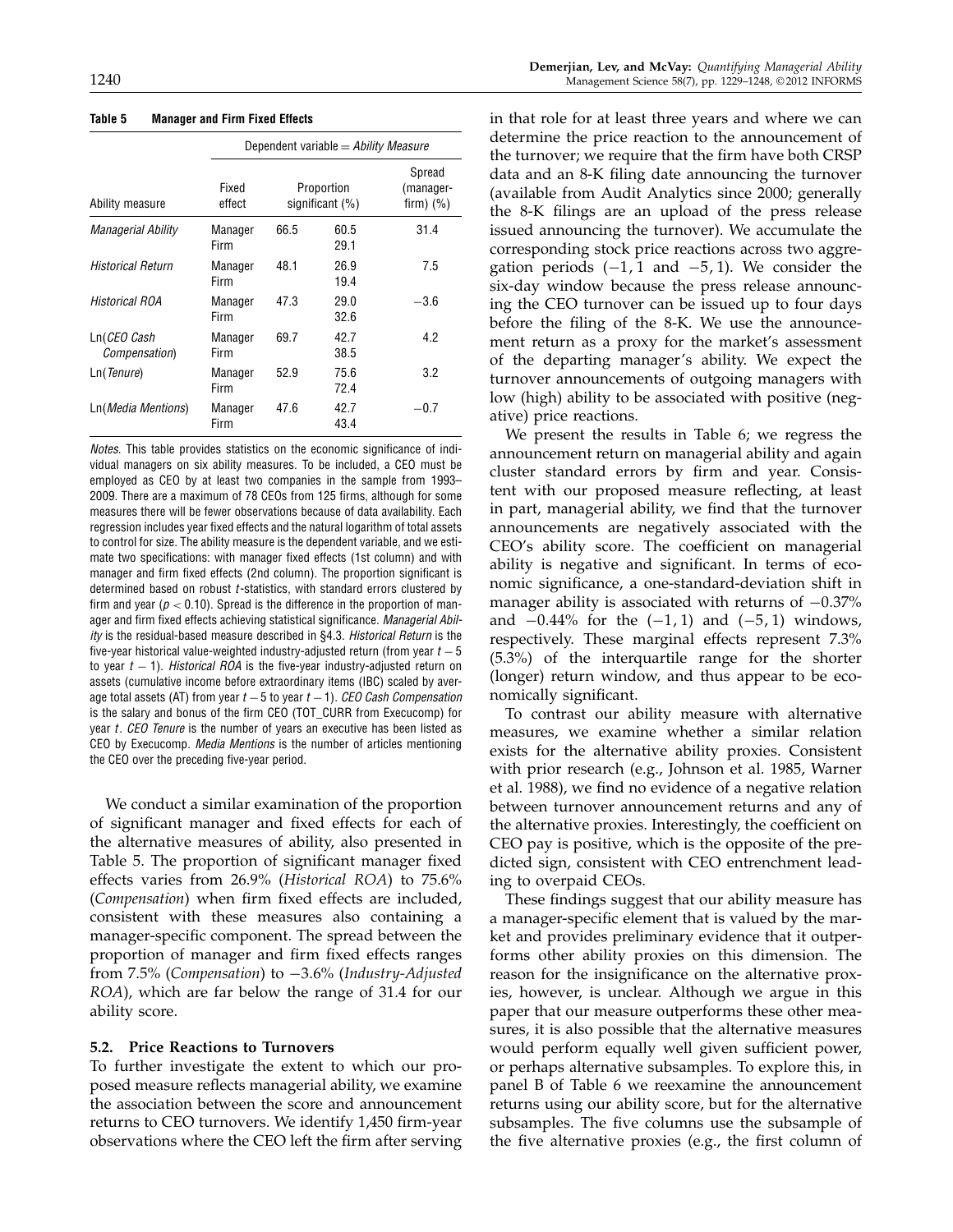#### Table 6 Stock Price Reactions to CEO Turnovers

|                                                                               |                                               |                                      |                                    |                                    |                                      | Panel A: Main analysis<br>Dependent variable = Announcement Return   |                                                              |                                                             |                           |                                    |                             |                             |
|-------------------------------------------------------------------------------|-----------------------------------------------|--------------------------------------|------------------------------------|------------------------------------|--------------------------------------|----------------------------------------------------------------------|--------------------------------------------------------------|-------------------------------------------------------------|---------------------------|------------------------------------|-----------------------------|-----------------------------|
|                                                                               |                                               |                                      |                                    |                                    |                                      | Ability measure                                                      |                                                              |                                                             |                           |                                    |                             |                             |
|                                                                               | Historical<br>Managerial<br>Return<br>Ability |                                      |                                    |                                    | <b>Historical</b><br><b>ROA</b>      |                                                                      | Ln(CEO Cash<br>Compensation)                                 |                                                             | Ln(Tenure)                |                                    | Ln( <i>Media Mentions</i> ) |                             |
|                                                                               | $(-1, 1)$                                     | $(-5, 1)$                            | $(-1, 1)$                          | $(-5, 1)$                          | $(-1, 1)$                            | $(-5, 1)$                                                            | $(-1, 1)$                                                    | $(-5, 1)$                                                   | $(-1, 1)$                 | $(-5, 1)$                          | $(-1, 1)$                   | $(-5, 1)$                   |
| Return<br>( <i>t</i> -statistic)<br><b>Marginal Effect</b>                    | $-0.024**$<br>$(-2.13)$<br>$-0.0037$          | $-0.028**$<br>$(-2.05)$<br>$-0.0044$ | $-0.001$<br>$(-1.63)$<br>$-0.0019$ | $-0.001$<br>$(-1.58)$<br>$-0.0020$ | $-0.001$<br>$(-0.47)$<br>$-0.0010$   | $-0.000$<br>$(-0.14)$<br>$-0.0002$                                   | $0.002$ <sup><math>\dagger</math>†</sup><br>(2.06)<br>0.0023 | $0.004$ <sup><math>\dagger</math></sup><br>(2.03)<br>0.0044 | 0.002<br>(1.45)<br>0.0024 | 0.000<br>(0.05)<br>0.0002          | 0.001<br>(0.71)<br>0.0013   | 0.001<br>(0.47)<br>0.0015   |
| Observations                                                                  | 2,229<br>1,604                                |                                      |                                    |                                    |                                      | 1,883<br>879                                                         |                                                              | 855                                                         |                           | 454                                |                             |                             |
|                                                                               |                                               |                                      |                                    |                                    |                                      | Panel B: Subsample tests<br>Dependent variable = Announcement Return |                                                              |                                                             |                           |                                    |                             |                             |
|                                                                               |                                               |                                      |                                    |                                    |                                      | Subsample                                                            |                                                              |                                                             |                           |                                    |                             |                             |
|                                                                               |                                               | <b>Historical Return</b>             |                                    | <b>Historical ROA</b>              |                                      |                                                                      | Ln(CEO Cash<br>Compensation)                                 | Ln(Tenure)                                                  |                           |                                    |                             | Ln( <i>Media Mentions</i> ) |
|                                                                               | $(-1, 1)$                                     | $(-5, 1)$                            |                                    | $(-1, 1)$                          | $(-5, 1)$                            | $(-1, 1)$                                                            | $(-5, 1)$                                                    | $(-1, 1)$                                                   |                           | $(-5, 1)$                          | $(-1, 1)$                   | $(-5, 1)$                   |
| <b>Managerial Ability</b><br>( <i>t</i> -statistic)<br><b>Marginal Effect</b> | $-0.032***$<br>$(-2.60)$<br>$-0.0050$         | $(-2.43)$<br>$-0.0052$               | $-0.033***$                        | $-0.028$<br>$(-1.46)$<br>$-0.0044$ | $-0.033**$<br>$(-2.14)$<br>$-0.0052$ | $-0.002$<br>$(-0.13)$<br>$-0.0003$                                   | $-0.003$<br>$(-0.66)$<br>$-0.0005$                           | $-0.003$<br>$(-0.17)$<br>$-0.0005$                          |                           | $-0.006$<br>$(-0.88)$<br>$-0.0009$ | 0.002<br>(0.07)<br>0.0003   | 0.004<br>(0.33)<br>0.0006   |
| <b>Observations</b>                                                           |                                               | 1,604<br>1,883<br>879<br>855<br>454  |                                    |                                    |                                      |                                                                      |                                                              |                                                             |                           |                                    |                             |                             |

Notes. This table presents results on short-window returns following the announcement of CEO turnovers. Managerial Ability is the residual-based measure described in §4.3. Historical Return is the five-year historical value-weighted industry-adjusted return (from year t − 5 to year t − 1). Historical ROA is the five-year industry-adjusted return on assets (cumulative income before extraordinary items (IBC) scaled by average total assets (AT) from year t − 5 to year t −1). CEO Cash Compensation is the salary and bonus of the firm CEO (TOTAL CURR from Execucomp) for year t. Tenure is the number of years an executive has been listed as CEO on Execucomp. Media Mentions is the number of articles mentioning the CEO over the preceding five-year period. In panel A we present the OLS regression coefficient on the ability measure on short-window returns of three and six days. We present the coefficient, robust t-statistics with standard errors clustered by firm and year, and marginal significance (the difference in return for a one-standard-deviation change in ability measure). In panel B we present regressions for subsamples where the specified variable is not missing; Managerial Ability is the independent variable in each regression. Variables are winsorized at the extreme 1%.

∗∗5% and ∗∗∗1% statistical significance (two-tailed tests); ††5% statistical significance (two-tailed tests) in the direction opposite to predictions.

results is estimated within the 1,604 observations that have historical return data). We find similar results within the two largest subsamples (historical returns and historical ROA), suggesting that our ability score does outperform these two alternative measures in this setting. The results within the latter three subsamples, however, are insignificant.

It is possible that these tests lack power, either because of the reduced sample size or because of systematic differences between the subsamples and the underlying population. Specifically, because the latter three samples tend to contain larger firms, on average, than the full population for which we calculated managerial ability, it may be that there is less variation in the measured managerial ability of these subsamples, leading to low power tests. We conduct several additional analyses in an effort to determine if one or both of these explanations is valid. First, we reestimate the six-day announcement return on our managerial ability score for 100 random draws of 879 and 454 observations from the sample of 2,229 observations in panel A. Although the bulk of these are insignificant, consistent with sample size lowering the power of these tests, the average coefficients on these estimations are  $-0.028$  and  $-0.029$ for the compensation and media mention samples, respectively. We compare these to the coefficients in panel B of  $0.003$  (compensation),  $-0.006$  (tenure), and 0.004 (media cites) and reject the null that they are drawn from the same distribution with t-statistics of  $-2.40, -1.69$ , and  $-1.65$ , respectively. Thus, although sample size is clearly playing a role, the insignificance in panel B is at least partly due to the underlying population examined. Thus, we cannot yet conclude that our measure dominates compensation, tenure, and media mentions, because it could be that these subsamples simply lack variation in ability. To investigate this, we next reestimate managerial ability for only those firms that have media mention data (by first estimating firm efficiency using DEA and then reestimating Equation (3) to extract firm characteristics, again, only for the media mention subsample).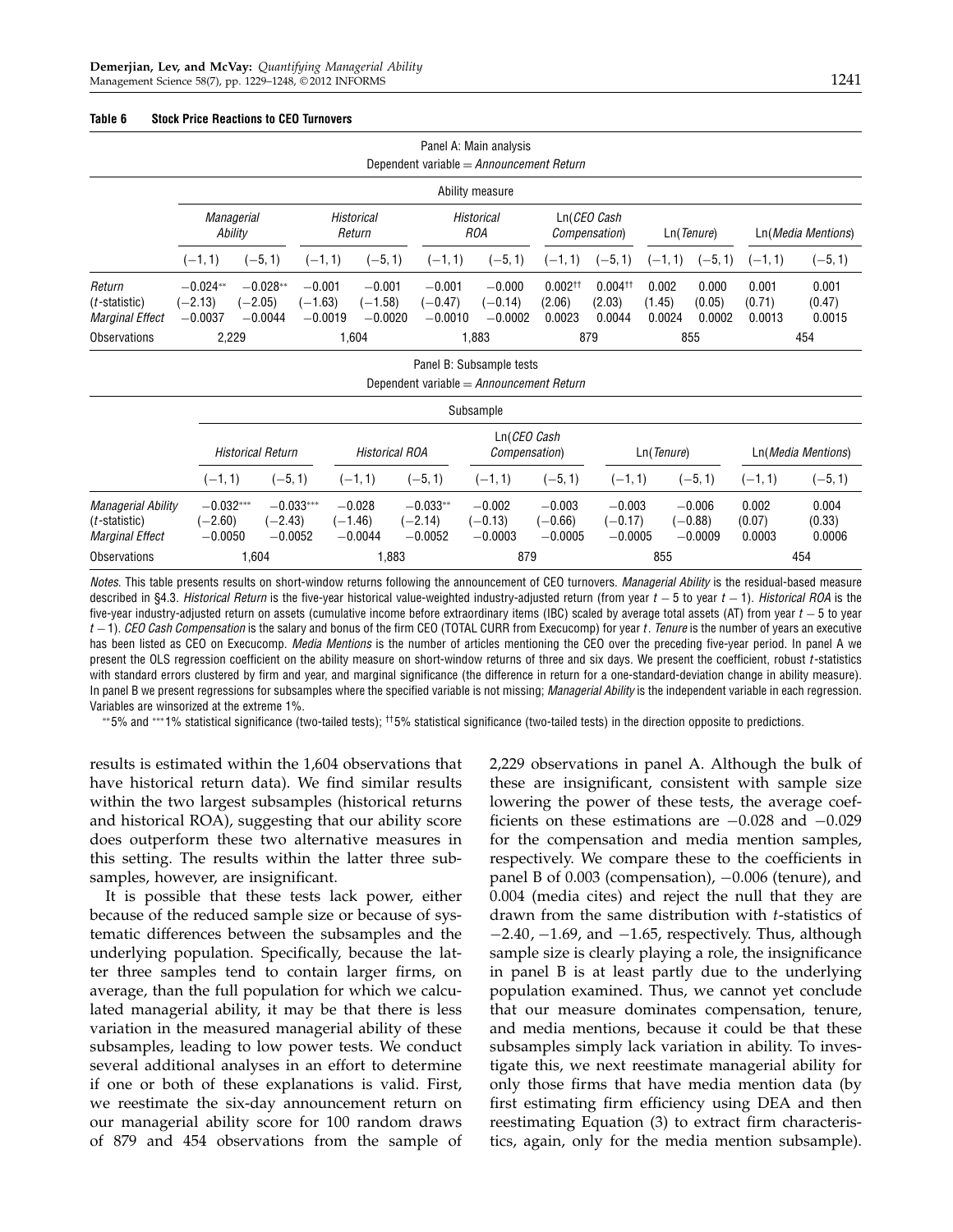When we reexamine the relation between announcement returns and managerial ability, we obtain a coefficient of  $-0.018$  and a *t*-statistic of  $-1.35$ , both of which are much more in line with the statistics obtained in our bootstrapping analysis. Thus, users of our managerial ability score will need to reestimate DEA within the population of firms they wish to examine if their sample of interest is both sufficiently small and systematically different from the total population.

## 5.3. Transferability of Ability: Changes in Firm Performance Following New Appointments

As a final validity test, we investigate whether a newly appointed CEO's prior ability score (estimated while employed at the prior firm) is correlated with the subsequent performance of the new firm. We expect that firms hiring better (worse) managers experience improvements (declines) in firm performance. For the 78 CEOs who were employed by more than one firm in our sample, we calculate the difference in CEO ability by subtracting the outgoing managers' ability from the incoming managers' ability (measured in their prior firm). We regress both subsequent industry-adjusted stock returns and subsequent changes in industry-adjusted ROA on the ability difference. As before, we cluster standard errors by firm and year.

Table 7 presents the results. Consistent with our expectations, we find evidence of improved performance in the three years following the appointment of a higher-ability CEO. For example, a one-standarddeviation increase in the relative ability of a CEO is associated with a 37.0% higher stock return and 3.2% higher ROA over the next three years; these changes represent 57% and 34% of the interquartile range for returns and ROA, respectively. These results are especially compelling because they are based on the newly appointed CEOs' ability from their prior firms, and thus are less subject to the concern that the residualbased ability measure reflects other unidentified firm characteristics. Using this measure, there is strong evidence that managers' assessed levels of ability transfer across firms and explain future performance at their new firm.

We again replicate the analysis for the alternative ability measures. None of the alternative measures explains subsequent returns, but both historical industry-adjusted ROA and CEO tenure are positively associated with changes in future industryadjusted ROA. To assess the underlying reason for the insignificant results for the alternative measures, we again reestimate our main results for each of the subsamples in Table 7, panels C and D, respectively. In panel C, changes in our ability score are associated with changes in industry-adjusted stock returns for four of the five samples (all but media mentions), whereas in panel D, changes in our ability score are associated with changes in industry-adjusted ROA in only the two largest samples. As in Table 6, it is likely that the power of the test is limited among the smaller samples because of both sample size and systematically different underlying populations. To investigate this, we again reestimate the analysis using managerial ability estimated within the media mention subsample. As before, results strengthen considerably; we document positive coefficients on managerial ability for both estimations (with t-statistics of 2.20 and 1.61 for industry-adjusted returns and industry-adjusted ROA, respectively; not tabulated).

To summarize, we conclude that although it contains noise, our managerial ability measure offers a cleaner depiction of managers' ability than prior measures. It is economically and significantly associated with manager fixed effects and is associated with both the price reactions to CEO turnover announcements and changes in firm performance following new CEO appointments.

# 6. Managerial Ability and the New Issue Puzzle

In this section, we demonstrate the potential of our measure to resolve extant research puzzles. Firms issuing seasoned equity have inordinately low stock returns during the five years after the offering (Loughran and Ritter 1995). Investigating this puzzle, Loughran and Ritter (1997) find that firms that rapidly increase either sales or capital expenditures have lower subsequent stock returns than other firms. After controlling for growth, however, they continue to find that issuing firms substantially underperform nonissuers and suggest that the firms are investing in what the market views as positive net present value projects, when often these projects have negative net present values. Moreover, even in the face of deteriorating performance, they find that managers continue to invest heavily, suggesting that the managers are also overoptimistic about the issuing firms' future profitability.

We conjecture that superior managers are better able to effectively select and execute positive net present value projects, and are less likely to allow unrealistic expectations to cloud their decision making. Thus, we expect the negative relation between equity financing and subsequent abnormal returns to be mitigated in firms with better managers. Regression results are presented in panel A of Table 8; as in prior estimations, we cluster standard errors by firm and year. Similar to Bradshaw et al. (2006), we measure equity financing as the change in equity (Compustat: "CEQ") plus the change in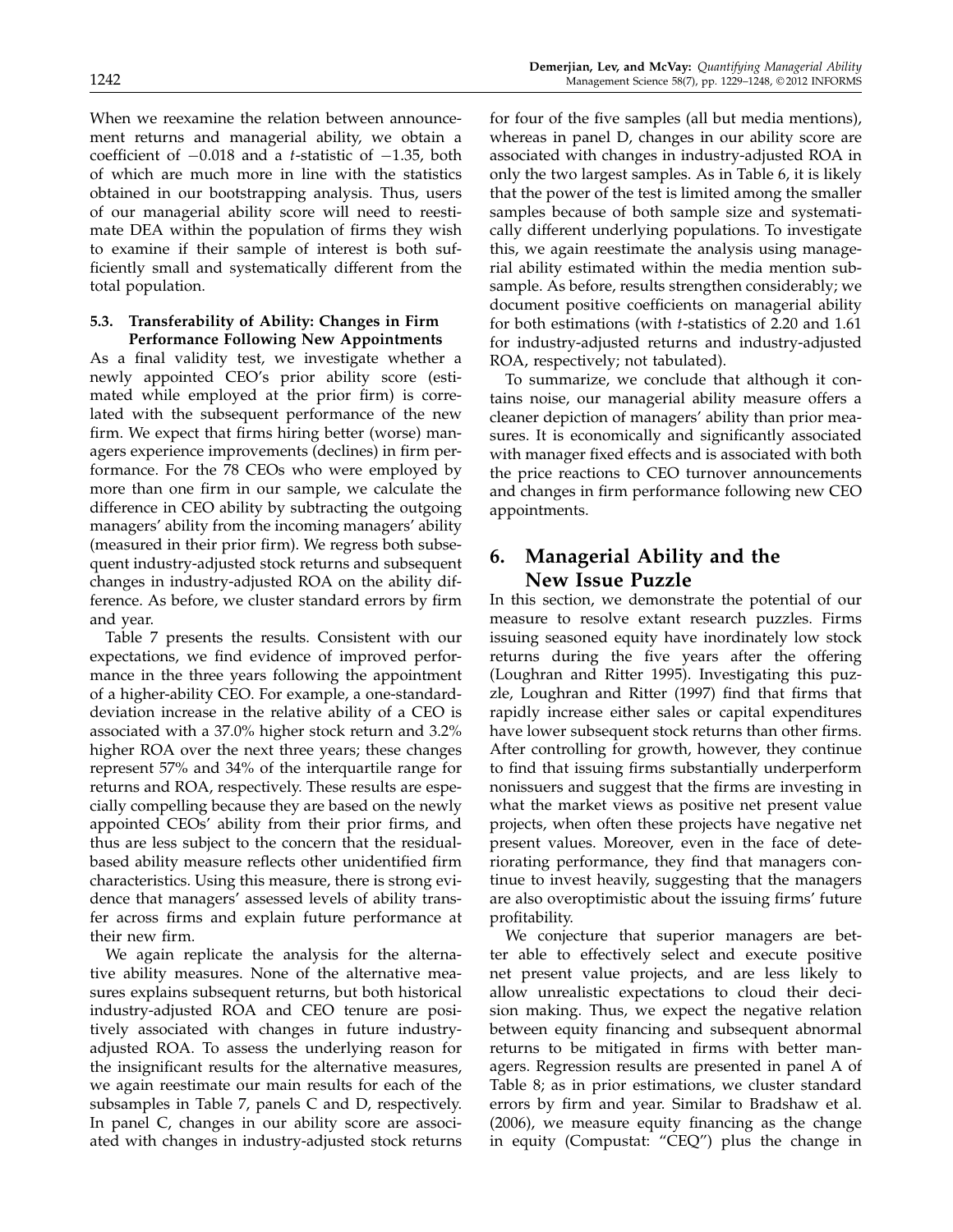# Table 7 Performance Changes Following Management Changes

| Panel A: Change in stock return<br>Dependent variable $=$ Change in Industry-Adjusted Stock Return |                   |                              |                          |                          |                                      |                        |                             |  |  |  |  |
|----------------------------------------------------------------------------------------------------|-------------------|------------------------------|--------------------------|--------------------------|--------------------------------------|------------------------|-----------------------------|--|--|--|--|
|                                                                                                    |                   | Ability measure              |                          |                          |                                      |                        |                             |  |  |  |  |
|                                                                                                    | Predicted<br>sign | <b>Managerial</b><br>Ability | Historical<br>Return     | Historical<br><i>ROA</i> | Ln(CEO Cash<br><i>Compensation</i> ) | Ln(Tenure)             | Ln( <i>Media Mentions</i> ) |  |  |  |  |
| Difference in Ability                                                                              | $^{+}$            | $2.817***$<br>(2.76)         | $-0.036$<br>$(-0.39)$    | $-0.047$<br>$(-0.43)$    | $-0.281$ <sup>tt</sup><br>$(-2.05)$  | $-0.066$<br>$(-0.50)$  | $-0.098$<br>$(-0.88)$       |  |  |  |  |
| Control variables for the CEO's new firm<br>Change in ROA                                          | $^{+}$            | $1.646***$<br>(3.29)         | $0.941**$<br>(1.96)      | $0.764*$<br>(1.75)       | 0.208<br>(0.49)                      | $0.942*$<br>(1.64)     | $2.037***$<br>(5.04)        |  |  |  |  |
| Change in Book-to-Market                                                                           | ?                 | $-0.154$<br>$(-1.25)$        | $-0.457**$<br>$(-2.13)$  | $-0.746***$<br>$(-2.47)$ | $-0.979***$<br>(-4.26)               | $-0.826***$<br>(-2.72) | $-0.039$<br>$(-0.28)$       |  |  |  |  |
| Change in Ln(Market Value of Equity)                                                               | ?                 | $-0.501***$<br>$(-2.49)$     | $-0.345***$<br>$(-3.16)$ | $-0.325**$<br>$(-2.32)$  | $-0.256*$<br>$(-1.20)$               | $-0.382*$<br>$(-1.95)$ | $-0.055$<br>$(-0.21)$       |  |  |  |  |
| Intercept                                                                                          |                   | 0.057<br>(0.42)              | 0.075<br>(0.58)          | 0.116<br>(1.05)          | 0.199<br>(1.12)                      | 0.102<br>(0.76)        | $-0.073$<br>$(-0.43)$       |  |  |  |  |
| <b>Observations</b><br>Adjusted $R^2$                                                              |                   | 78<br>0.25                   | 68<br>0.24               | 74<br>0.23               | 50<br>0.33                           | 69<br>0.20             | 31<br>0.63                  |  |  |  |  |

# Panel B: Change in ROA

Dependent variable =  $Change$  in Industry-Adjusted ROA

|                                                                    | Predicted<br>sign | Ability measure       |                       |                          |                                      |                       |                             |  |  |  |
|--------------------------------------------------------------------|-------------------|-----------------------|-----------------------|--------------------------|--------------------------------------|-----------------------|-----------------------------|--|--|--|
|                                                                    |                   | Managerial<br>Ability | Historical<br>Return  | Historical<br><b>ROA</b> | Ln(CEO Cash<br><i>Compensation</i> ) | Ln(Tenure)            | Ln( <i>Media Mentions</i> ) |  |  |  |
| Difference in Ability                                              | $^{+}$            | $0.245**$<br>(3.14)   | 0.011<br>(0.72)       | $0.028*$<br>(0.98)       | 0.033<br>(1.09)                      | $0.036**$<br>(1.96)   | 0.019<br>(0.19)             |  |  |  |
| Control variables for the CEO's New Firm<br>Change in Stock Return | $^{+}$            | $0.042***$<br>(3.55)  | $0.068***$<br>(3.19)  | $0.051***$<br>(3.04)     | 0.032<br>(1.33)                      | $0.041**$<br>(2.28)   | $0.329**$<br>(2.13)         |  |  |  |
| Change in Book-to-Market                                           | ?                 | 0.005<br>(0.14)       | $-0.023$<br>$(-0.47)$ | $-0.011$<br>$(-0.24)$    | $-0.035$<br>$(-0.70)$                | $-0.017$<br>$(-0.39)$ | $-0.019$<br>$(-0.20)$       |  |  |  |
| Change in Ln(Market Value of Equity)                               | ?                 | 0.024<br>(0.91)       | 0.027<br>(0.95)       | 0.025<br>(0.96)          | 0.016<br>(0.20)                      | $0.034*$<br>(1.41)    | 0.026<br>(0.38)             |  |  |  |
| Intercept                                                          |                   | 0.002<br>(0.13)       | 0.010<br>(0.53)       | $-0.001$<br>$(-0.06)$    | 0.001<br>(0.03)                      | $-0.024$<br>$(-1.20)$ | 0.028<br>(0.45)             |  |  |  |
| <b>Observations</b><br>Adjusted $R^2$                              |                   | 78<br>0.07            | 68<br>0.14            | 74<br>0.11               | 50<br>0.07                           | 69<br>0.13            | 31<br>0.53                  |  |  |  |

Panel C: Change in Stock Return

Dependent variable =  $Change$  in Industry-Adjusted Stock Return

|                                                           |                   | Subsample                |                          |                                      |                          |                             |  |  |  |
|-----------------------------------------------------------|-------------------|--------------------------|--------------------------|--------------------------------------|--------------------------|-----------------------------|--|--|--|
|                                                           | Predicted<br>sign | Historical<br>Return     | Historical<br><b>ROA</b> | Ln(CEO Cash<br><i>Compensation</i> ) | Ln(Tenure)               | Ln( <i>Media Mentions</i> ) |  |  |  |
| Difference in Ability                                     | $+$               | $1.490*$<br>(1.71)       | 1.699**<br>(2.37)        | $1.671**$<br>(2.06)                  | $2.910***$<br>(3.08)     | 1.100<br>(0.50)             |  |  |  |
| Control variables for the CEO's new firm<br>Change in ROA | $+$               | $0.968*$<br>(1.78)       | $0.980*$<br>(1.72)       | 0.460<br>(0.67)                      | $1.483**$<br>(2.09)      | $2.258***$<br>(3.93)        |  |  |  |
| Change in Book-to-Market                                  | ?                 | $-0.472***$<br>$(-2.46)$ | $-0.598***$<br>$(-2.94)$ | $-0.745***$<br>$(-3.15)$             | $-0.524**$<br>$(-2.07)$  | $-0.027$<br>$(-0.10)$       |  |  |  |
| Change in Ln(Market Value of Equity)                      | ?                 | $-0.379***$<br>$(-3.58)$ | $-0.348***$<br>$(-3.07)$ | $-0.326**$<br>$(-2.31)$              | $-0.413***$<br>$(-2.95)$ | 0.022<br>(0.10)             |  |  |  |
| Intercept                                                 |                   | 0.068<br>(0.72)          | 0.060<br>(0.60)          | 0.168<br>(1.32)                      | $-0.006$<br>$(-0.05)$    | $-0.140$<br>$(-0.86)$       |  |  |  |
| Observations<br>Adjusted $R^2$                            |                   | 68<br>0.23               | 74<br>0.28               | 50<br>0.35                           | 69<br>0.30               | 31<br>0.61                  |  |  |  |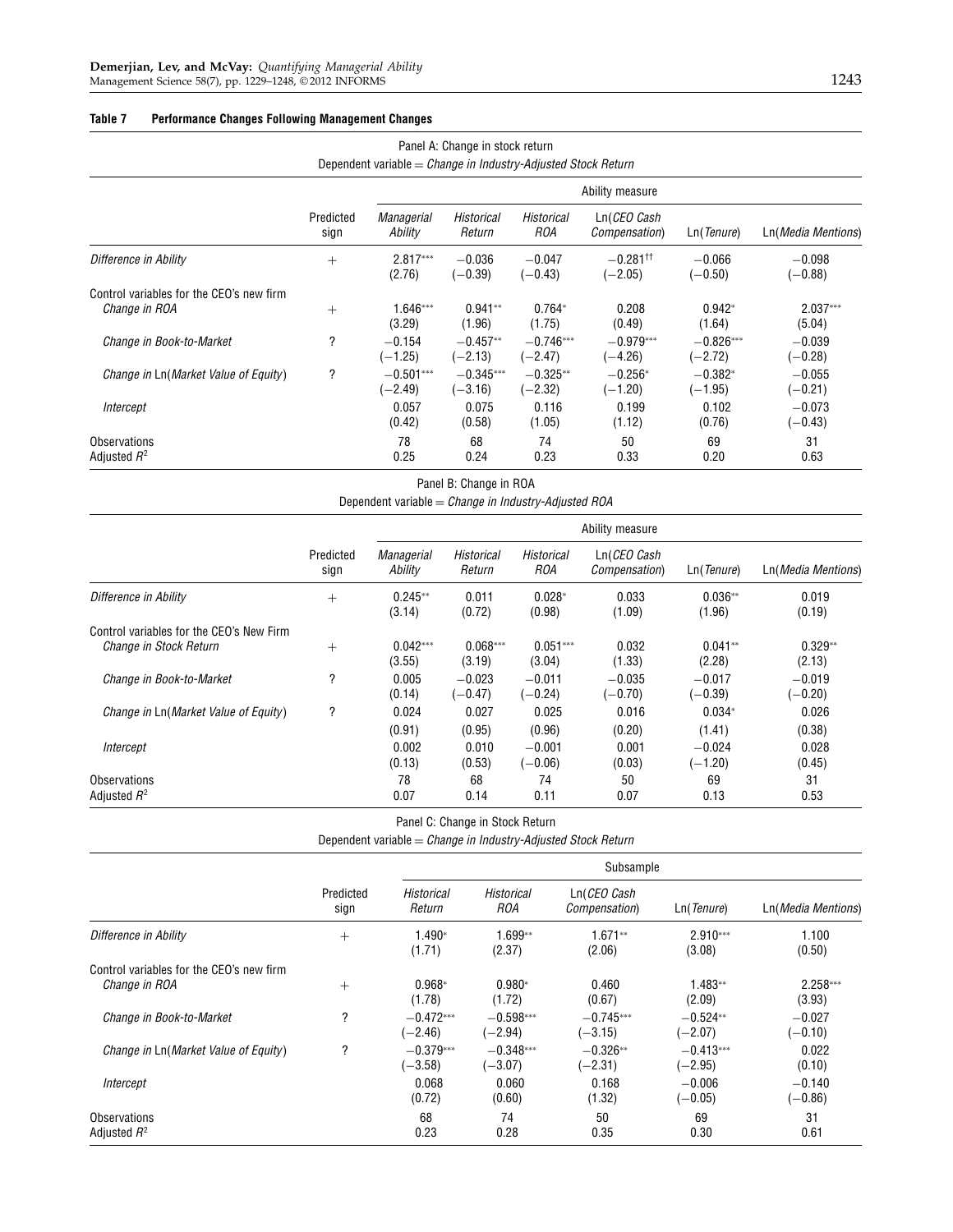### Table 7 (Continued)

| Panel D: Change in ROA                                 |                   |                       |                          |                                      |                       |                             |  |  |  |
|--------------------------------------------------------|-------------------|-----------------------|--------------------------|--------------------------------------|-----------------------|-----------------------------|--|--|--|
| Dependent variable = $Change$ in Industry-Adjusted ROA |                   |                       |                          |                                      |                       |                             |  |  |  |
|                                                        |                   | Subsample             |                          |                                      |                       |                             |  |  |  |
|                                                        | Predicted<br>sign | Historical<br>Return  | Historical<br><i>ROA</i> | Ln(CEO Cash<br><i>Compensation</i> ) | Ln(Tenure)            | Ln( <i>Media Mentions</i> ) |  |  |  |
| Difference in Ability                                  | $^{+}$            | $0.226***$<br>(2.52)  | $0.261***$<br>(2.77)     | 0.134<br>(0.80)                      | 0.290<br>(1.50)       | 0.668<br>(0.82)             |  |  |  |
| Control variables for the CEO's New Firm               |                   |                       |                          |                                      |                       |                             |  |  |  |
| Change in Stock Return                                 | $+$               | $0.066***$<br>(3.13)  | $0.050***$<br>(2.60)     | 0.028<br>(1.16)                      | $0.043***$<br>(2.71)  | $0.315***$<br>(3.66)        |  |  |  |
| Change in Book-to-Market                               | ?                 | $-0.010$<br>$(-0.28)$ | $-0.003$<br>$(-0.09)$    | $-0.046$<br>$(-1.15)$                | $-0.021$<br>$(-0.61)$ | 0.021<br>(0.21)             |  |  |  |
| Change in Ln(Market Value of Equity)                   | ?                 | $0.037*$<br>(1.88)    | 0.026<br>(1.35)          | 0.022<br>(0.95)                      | $0.037**$<br>(1.96)   | $-0.019$<br>$(-0.22)$       |  |  |  |
| Intercept                                              |                   | 0.006<br>(0.35)       | 0.000<br>(0.02)          | $-0.000$<br>$(-0.00)$                | $-0.005$<br>$(-0.20)$ | 0.046<br>(0.73)             |  |  |  |
| Observations<br>Adjusted $R^2$                         |                   | 68<br>0.12            | 74<br>0.07               | 50<br>0.05                           | 69<br>0.10            | 31<br>0.57                  |  |  |  |

Notes. The two dependent variables are the Change in Industry-Adjusted Stock Return and the Change in Industry-Adjusted ROA, where changes are measured as the value in year  $t + 3$  less the value in year  $t - 1$ , where both values are measured at the new firm. The differences in the six ability measures are calculated across firms and are equal to the CEO's prior ability less the outgoing CEO's ability. The six ability measures considered are Managerial Ability, the residualbased measure described in §4.3 (measured in year  $t - 1$ ); Historical Return, the five-year historical value-weighted industry-adjusted return (from year  $t - 5$ to year  $t - 1$ ); Historical ROA, the five-year industry-adjusted return on assets (cumulative income before extraordinary items (IBC) scaled by average total assets (AT) from year  $t - 5$  to year  $t - 1$ ); CEO Cash Compensation, the salary and bonus of the CEO (TOT CURR from Execucomp) in year  $t - 1$ ; CEO Tenure, the number of years an executive has been listed as CEO by Execucomp as of year  $t-1$ ; and Media Mentions, the number of articles mentioning the CEO from year  $t$  − 5 to year  $t$  − 1. Changes in control variables are measured as year  $t$  + 3 less year  $t$  − 1, where both values are measured at the new firm. Control variables are ROA, income before extraordinary items (IBC) scaled by average total assets (AT); Book-to-Market, the beginning of year book value of equity (CEQ) divided by Market Value of Equity; and Market Value of Equity, the beginning of year equity capitalization (PRCC\_C  $\times$  CSHO). Variables are winsorized at the extreme 1%. Robust t-statistics, with standard errors clustered by firm and year, are presented in parentheses.

<sup>∗</sup>10%, ∗∗5%, and ∗∗∗1% statistical significance (two-tailed tests); ††5% statistical significance (two-tailed tests) in the direction opposite to predictions.

preferred stock ("PSTK") minus net income ("NI"). We measure future abnormal returns as the valueweighted industry-adjusted annual return beginning four months after year-end. We regress the future, post-equity-issue returns on the change in equity financing, our measure of managerial ability, and the interaction of these two variables. Consistent with Loughran and Ritter (1995) and Bradshaw et al. (2006), we find a negative coefficient on the equity financing variable, indicating that higher levels of equity financing result, on average, in lower future returns. The coefficient on managerial ability is positive, indicating that more talented managers, as defined by our measure, are associated with higher future returns. Finally, there is also a positive coefficient on the interaction term of equity financing and ability, our variable of interest, suggesting that more able managers mitigate the negative association between external financing and future abnormal returns. The incremental effects are  $-0.063$  and  $0.085$ for the best and worst manager, respectively, where the best (worst) manager has an ability score of 0.557  $(-0.415)$  (see Table 3). As in the prior tests, our managerial ability measure outperforms other proxies of ability, with only historical returns loading weakly in the predicted direction.<sup>18</sup>

In panel B of Table 8, we again investigate the underlying reason for insignificance for the alternative ability proxies by reestimating our main analysis for each of the subsamples. Consistent with the results in panel A, we find that managerial ability continues to mitigate the future abnormal returns associated with equity issuances for each of these subsamples. This finding is important because it allows us to conclude that our measure does dominate the

<sup>18</sup> We further corroborate these results by exploring the association between managerial ability and growth opportunities (e.g., Chemmanur and Paeglis 2005, Jones and Olken 2005). We expect more able managers to successfully identify and capitalize on investment opportunities, and thus we expect our managerial ability measure to be associated with Tobin's  $q$ , a measure of investment opportunities, defined as the market value of assets (market value of equity plus the book value of long-term debt ((PRCC\_C  $\times$  $\text{CSHO}$ ) + (DLTT + DLC)) divided by total assets (AT). In untabulated results, we find that more able managers have higher Tobin's q. Moreover, this association persists in the presence of the alternative measures of managerial ability examined previously. In terms of economic significance, a one-standard-deviation increase in managerial ability is associated with a 10.6% higher Tobin's  $q$  after we control for annual return, sales growth, and market value of equity.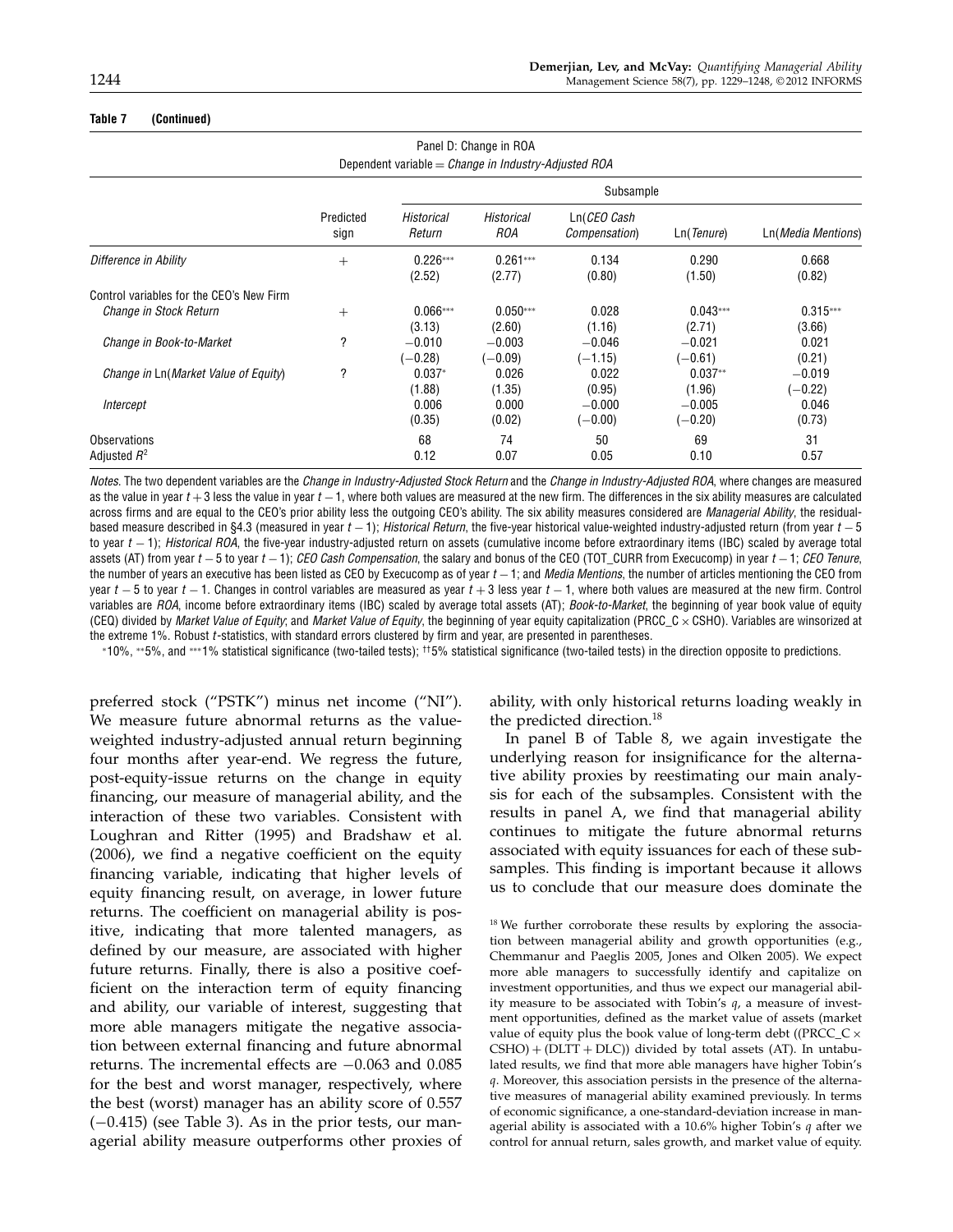#### Table 8 New Issue Puzzle

|                   | Dependent variable = $Future$ Returns<br>Ability measure |                         |                          |                                                                   |                         |                         |  |  |  |
|-------------------|----------------------------------------------------------|-------------------------|--------------------------|-------------------------------------------------------------------|-------------------------|-------------------------|--|--|--|
| Predicted<br>sign | Managerial<br>Ability                                    | Historical<br>Return    | Historical<br><b>ROA</b> | Ln (CEO Cash<br><i>Compensation</i> )                             | Ln(Tenure)              | Ln(Media Mentions)      |  |  |  |
|                   | $-0.057$                                                 | $-0.088*$               | $-0.035**$               | $0.329$ <sup>†††</sup>                                            | $0.094^{\dagger}$       | $0.575$ <sup>†††</sup>  |  |  |  |
|                   | $(-1.22)$                                                | $(-1.89)$               | $(-2.10)$                | (3.07)                                                            | (1.65)                  | (3.22)                  |  |  |  |
| $+$               | $0.219***$                                               | $0.042***$              | $0.039**$                | $0.040***$                                                        | $0.005*$                | $0.017***$              |  |  |  |
|                   | (7.14)                                                   | (11.06)                 | (2.10)                   | (3.07)                                                            | (1.65)                  | (3.41)                  |  |  |  |
| $^{+}$            | $0.153**$                                                | 0.015                   | $-0.011$                 | $-0.020$                                                          | 0.060                   | $-0.082$ <sup>tt</sup>  |  |  |  |
|                   | (1.97)                                                   | (0.91)                  | $(-1.33)$                | $(-0.22)$                                                         | (0.91)                  | $(-2.48)$               |  |  |  |
|                   | $-0.022***$                                              | $-0.028***$             | $-0.026***$              | $-0.048***$                                                       | $-0.035***$             | $-0.065***$             |  |  |  |
|                   | $(-3.53)$                                                | $(-4.56)$               | $(-4.73)$                | $(-4.96)$                                                         | $(-4.07)$               | $(-6.47)$               |  |  |  |
| $^{+}$            | $-0.074$ <sup>†††</sup>                                  | $-0.051$ <sup>†††</sup> | $-0.071$ <sup>†††</sup>  | $-0.115$ <sup>†††</sup>                                           | $-0.109$ <sup>†††</sup> | $-0.153$ <sup>†††</sup> |  |  |  |
|                   | $(-4.95)$                                                | $(-4.19)$               | $(-4.90)$                | $(-3.68)$                                                         | $(-3.55)$               | $(-3.59)$               |  |  |  |
|                   | $0.289***$                                               | $0.214***$              | $0.296***$               | $0.205***$                                                        | $0.369***$              | $0.519***$              |  |  |  |
|                   | (9.79)                                                   | (7.15)                  | (10.27)                  | (3.50)                                                            | (7.69)                  | (8.43)                  |  |  |  |
|                   | 112,550                                                  | 76,155                  | 88,083                   | 20,423                                                            | 19,005                  | 13,974                  |  |  |  |
|                   | Included                                                 | Included                | Included                 | Included                                                          | Included                | Included                |  |  |  |
|                   | 0.05                                                     | 0.08                    | 0.05                     | 0.06                                                              | 0.06                    | 0.07                    |  |  |  |
|                   |                                                          |                         |                          |                                                                   |                         |                         |  |  |  |
|                   |                                                          |                         |                          |                                                                   |                         |                         |  |  |  |
|                   |                                                          |                         |                          | Panel B: Subsample Tests<br>Dependent variable = $Future$ Returns |                         |                         |  |  |  |

|                                                   | Predicted<br>sign | Historical<br>Return Sample          | Historical<br>ROA Sample             | Compensation<br>Sample               | Tenure<br>Sample                     | <b>Media Mentions</b><br>Sample      |
|---------------------------------------------------|-------------------|--------------------------------------|--------------------------------------|--------------------------------------|--------------------------------------|--------------------------------------|
| Change in Equity                                  |                   | $-0.056$<br>$(-1.16)$                | $-0.036$<br>$(-0.66)$                | 0.170<br>(0.96)                      | 0.166<br>(0.90)                      | 0.212<br>(0.98)                      |
| <b>Managerial Ability</b>                         | $+$               | $0.191***$<br>(5.64)                 | $0.181***$<br>(5.15)                 | 0.034<br>(0.76)                      | 0.023<br>(0.53)                      | 0.045<br>(0.74)                      |
| Change in Equity $\times$ Managerial Ability      | $+$               | $0.114*$<br>(1.65)                   | $0.113*$<br>(1.64)                   | $0.444*$<br>(1.89)                   | $0.440**$<br>(2.03)                  | $0.484**$<br>(2.14)                  |
| Ln( <i>Market Value of Equity</i> )               |                   | $-0.023***$<br>$(-3.66)$             | $-0.022***$<br>$(-3.63)$             | $-0.038***$<br>$(-4.40)$             | $-0.036***$<br>$(-4.12)$             | $-0.060***$<br>$(-6.39)$             |
| Book-to-Market                                    | $^{+}$            | $-0.066$ <sup>†††</sup><br>$(-4.66)$ | $-0.064$ <sup>†††</sup><br>$(-4.27)$ | $-0.115$ <sup>†††</sup><br>$(-3.52)$ | $-0.111$ <sup>†††</sup><br>$(-3.43)$ | $-0.153$ <sup>†††</sup><br>$(-3.48)$ |
| Intercept                                         |                   | $0.283***$<br>(9.15)                 | $0.272***$<br>(8.47)                 | $0.518***$<br>(7.73)                 | $0.508***$<br>(7.67)                 | $0.522***$<br>(8.34)                 |
| Observations<br>Year indicators<br>Adjusted $R^2$ |                   | 76.155<br>Included<br>0.05           | 88,083<br>Included<br>0.05           | 20.423<br>Included<br>0.06           | 19.005<br>Included<br>0.06           | 13,974<br>Included<br>0.07           |

Notes. This table presents results on the relation between external financing and managerial ability. Future Returns is the value-weighted industry-adjusted return for the year following the measurement of change in equity and ability. Managerial Ability is the residual-based measure described in §4.3. Change in Equity is the change in equity financing, defined as the change in equity (CEQ) plus the change in preferred stock (PSTK) less net income (NI) scaled by average total assets (AT). Panel A presents regression results for Managerial Ability and five other ability measures. Panel B presents regression results for our managerial ability score restricting the sample to those used by the alternative ability measures in panel A. Variables are winsorized at the extreme 1%. Robust *t*-statistics, with standard errors clustered by firm and year, are presented in parentheses.

<sup>∗</sup>10%, ∗∗5%, and ∗∗∗1% statistical significance (two-tailed tests); †10%, ††5%, and †††1% statistical significance (two-tailed tests) in the direction opposite to predictions.

alternative ability metrics—even absent its calculation within specific subsamples—if sample size is sufficiently large. As noted previously, however, if the subsamples are too small and the underlying distribution differs from the population over which our ability score is estimated, the score's explanatory power is limited. Thus, in some analyses, researchers

may need to reestimate ability within their desired subsample.

To summarize, we demonstrate the usefulness of our managerial ability measure in resolving research puzzles by focusing on the finding of underperformance following seasoned stock issues. We document that firms that take on high levels of equity financing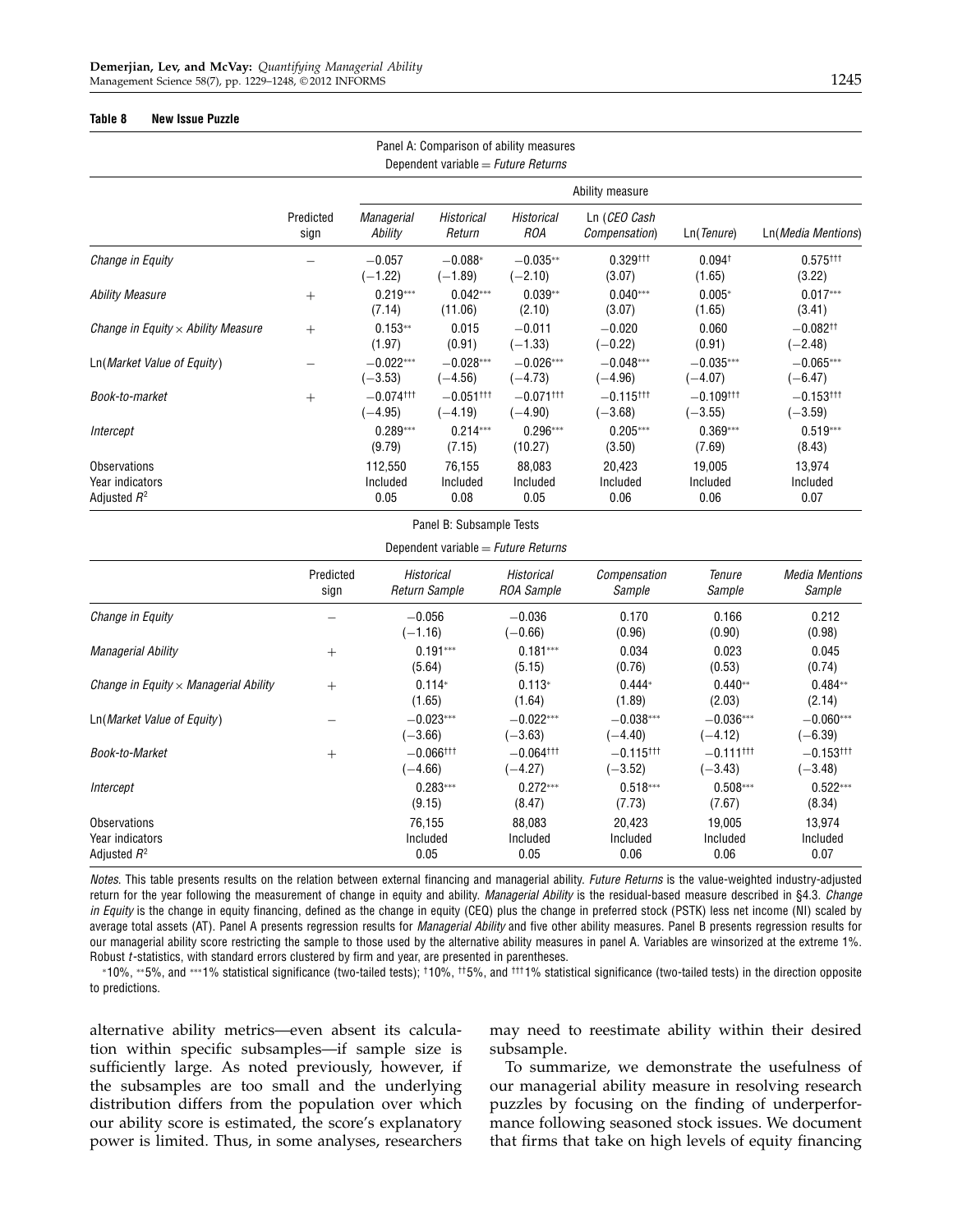tend to have lower returns in the future; however, these low returns are substantially mitigated when the equity is issued by more talented managers who appear more able to identify and execute positive net present value projects and thus use the issue proceeds more effectively. This illustrates one of many potential applications for our measure of managerial ability.

# 7. Conclusion

Research on managerial ability is active across many disciplines and uses multiple proxies for talent, but all are affected to some extent by intervening factors such as firm and industry attributes. We advance a more precise measure of managerial ability that is available for a large sample of firms and is comparable across industries.

Using data envelopment analysis as a platform to estimate firm efficiency, we quantify managerial ability by distinguishing between managerial talent and a number of firm-driven effects on firm efficiency. We validate our managerial ability measure by showing that (1) it has an economically significant association with manager fixed effects, (2) it is negatively associated with the price reactions to CEO turnover announcements, and (3) it is positively associated with the subsequent performance at CEOs' new appointments (where the score is measured in their prior firms). Moreover, our ability measure outperforms alternative ability measures on each of these dimensions. Finally, to illustrate the usefulness of our measure, we document that managerial ability mitigates the negative association between equity financing and future abnormal returns, a known puzzle in the finance literature.

The measure of managerial ability, although an improvement over current measures, has limitations. First, there is measurement error in the inputs and output to firm efficiency; some accounting variables contain measurement error, whereas others are unavailable. In addition, our second stage dampens variation in ability, for example, by controlling for firm size, because better managers are more likely to be hired by larger firms (Rosen 1982). Future researchers can expand the input and/or output sets or the second-stage estimation to create a more refined measure. Second, the measure is the residual from a model; however, a portion of this residual reflects factors that are not attributable to managerial ability. In robustness checks, we estimate the variable as a fitted value based on CEO fixed effects. This measure has a correlation of 0.835 with the managerial ability measure presented, providing a lower bound of the proportion of the score attributable to the manager. Another limitation is that our ability score is estimated over a broad population, and thus, when the sample of interest has a different underlying distribution, the score's explanatory power is limited. Thus, in some analyses, researchers may need to reestimate ability within their desired subsample. Finally, some of the DEA input variables, such as Net PP&E, were determined by both the current manager and past managers, and thus the score is truly of both the current and past management teams. Future studies requiring an ability score for managers with fewer years of history might adapt the inputs to only those that can be changed in the short term, and instead control for the longer-term inputs that are more difficult to change.

Despite these limitations, our measure of managerial ability is available for a broad cross section of firms, exhibits an economically significant managerspecific component, and contains less noise than existing proxies of managerial ability. Future researchers who use our measure or variations thereof may consider questions like whether better managers make superior dividend or share repurchase decisions, whether better managers select and execute higherquality corporate acquisitions (e.g., Leverty and Qian 2011) or issue higher quality disclosures (e.g., Baik et al. 2011), whether managers behave as if they are able to gauge their own ability, or whether the board of directors and the market accurately price managerial ability (through compensation and stock price). And more fundamentally, what determines managerial ability (e.g., education, experience, social connections; Kaplan et al. 2012)? In sum, a more precise and more widely available measure of managerial ability will allow us to expand our knowledge of the specific role of management in the efficient allocation of resources.

# Acknowledgments

This paper has benefited greatly from comments and suggestions by three anonymous reviewers, an anonymous associate editor, Mary Barth (the department editor), Linda Bamber, Bryan Bonner, Larry Brown, Brian Cadman, Mike Cooper, Asher Curtis, Dave Farber, Michal Goldberg, Rachel Hayes, Tyler Leverty, Melissa Lewis, Venky Nagar, Scott Schaefer, and workshop participants at various conferences, Harvard University, the University of California at Berkeley, the University of Indiana, the University of Missouri– Columbia, the University of Oklahoma, and the University of Utah. The authors thank Sam Lee for providing them with the media coverage data.

### References

Baik, B., D. Farber, S. Lee. 2011. CEO ability and management earnings forecasts. Contemporary Accounting Res. 28(5) 1645–1668.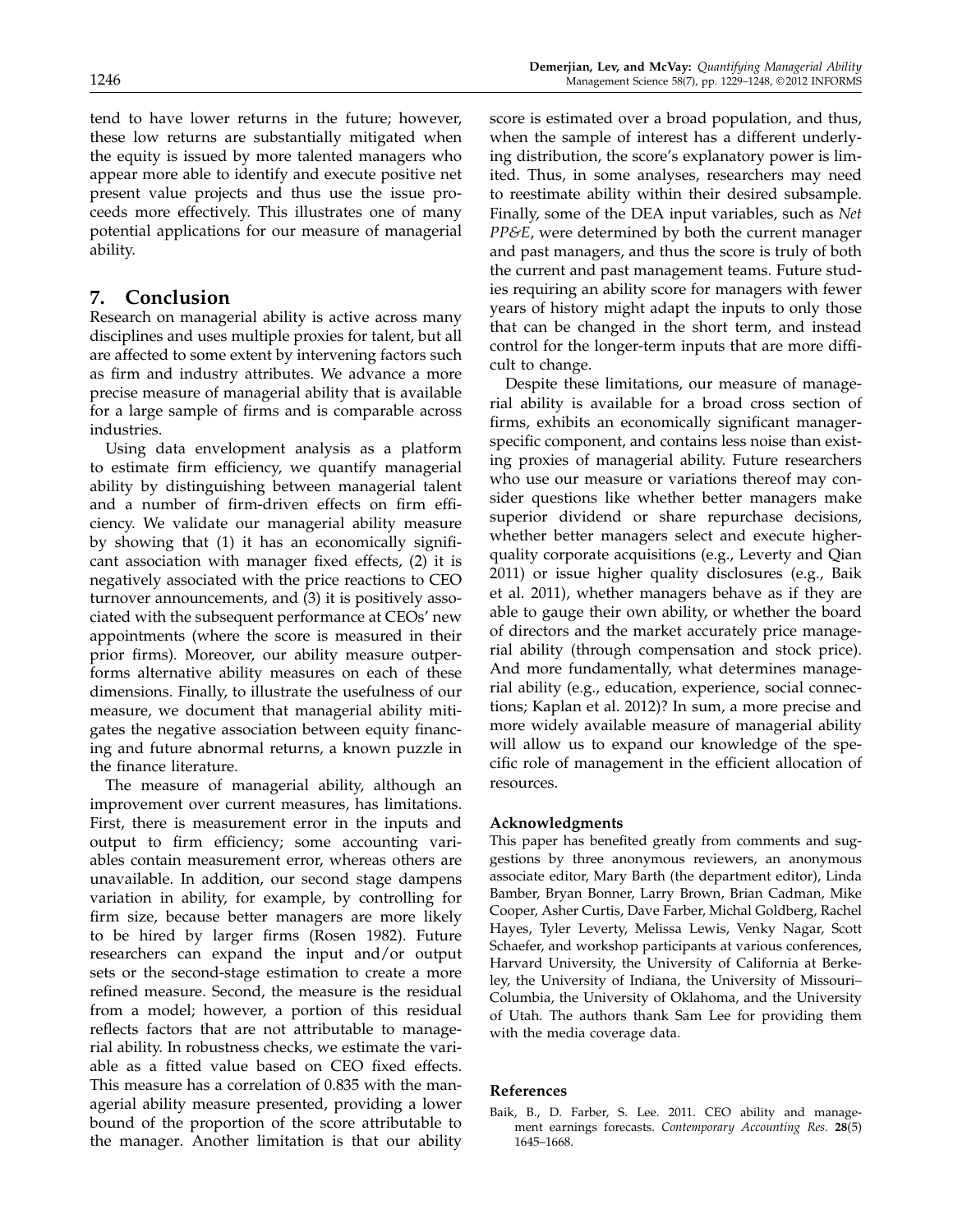- Bamber, L., J. Jiang, I. Wang. 2010. What's my style? The influence of top managers on voluntary corporate financial disclosure. Accounting Rev. 85(4) 1131–1162.
- Banker, R., A. Charnes, W. Cooper. 1984. Some models for estimating technical and scale inefficiencies in data envelopment analysis. Management Sci. 30(9) 1078–1092.
- Barr, R., T. Siems. 1997. Bank failure prediction using DEA to measure management quality. R. Barr, R. Helgason, J. Kennington, eds. Interfaces in Computer Science and Operations Research: Advances in Metaheuristics, Optimization and Stochastic Modeling Technologies. Kluwer Acadmic Publishers, Boston, 341–366.
- Bennedsen, M., F. Perez-Gonzalez, D. Wolfenzon. 2010. Do CEOs matter? Working paper, Copenhagen Business School, Copenhagen.
- Berk, J., R. Green. 2004. Mutual fund flows and performance in rational markets. J. Political Econom. 112(6) 1269–1295.
- Berk, J., R. Stanton. 2007. Managerial ability, compensation and the closed-end fund discount. J. Finance 62(2) 529–556.
- Bertrand, M., S. Mullainathan. 2003. Enjoying the quiet life? Corporate governance and managerial preferences. J. Political Econom. 111(5) 1043–1075.
- Bertrand, M., A. Schoar. 2003. Managing with style: The effect of managers on firm policies. Quart. J. Econom. 118(4) 1169–1208.
- Billett, M., Y. Qian. 2008. Are overconfident managers born or made? Evidence of self-attribution bias from frequent acquirers. Management Sci. 54(6) 1037–1051.
- Bradshaw, M., S. Richardson, R. Sloan. 2006. The relation between corporate financing activities, analysts' forecasts and stock returns. J. Accounting Econom. 42(1–2) 53–85.
- Bushman, R., Q. Chen, E. Engel, A. Smith. 2004. Financial accounting information, organizational complexity and corporate governance systems. J. Accounting Econom. 37(2) 167–201.
- Callen, J., M. Morel, C. Fader. 2005. Productivity measurement and the relationship between plant performance and JIT intensity. Contemporary Accounting Res. 22(2) 271–309.
- Carter, M. E., F. Franco, I. Tuna. 2010. Premium pay for executive talent: An empirical analysis. Working paper, Boston College, Boston.
- Cazier, R., J. McInnis. 2010. Do firms contract efficiently on past performance when hiring external CEO's? Working paper, Texas Christian University, Fort Worth.
- Charnes, A., W. Cooper, E. Rhodes. 1978. Measuring efficiency of decision making units. Eur. J. Oper. Res. 2(6) 429–444.
- Chatterjee, A., D. Hambrick. 2007. It's all about me: Narcissistic CEOs and their effects on company strategy and performance. Admin. Sci. Quart. 52(3) 351–386.
- Chemmanur, T., I. Paeglis. 2005. Management quality, certification, and initial public offerings. J. Financial Econom. 76(2) 331–368.
- Curtis, A., M. Lewis. 2010. The comparability of accounting rates of return under historical cost accounting. Working paper, University of Utah, Salt Lake City.
- DeAngelo, H., L. DeAngelo, R. M. Stulz. 2010. Seasoned equity offerings, market timing, and the corporate lifecycle. J. Financial Econom. 95(3) 275–295.
- Dechow, P., R. Sloan, A. Sweeney. 1996. Causes and consequences of earnings manipulation: An analysis of firms subject to enforcement actions by the SEC. Contemporary Accounting Res. 13(1) 1–36.
- Demerjian, P., B. Lev, M. Lewis, S. McVay. 2011. Managerial ability and earnings quality. Working paper, Emory University, Atlanta.
- Fama, E., K. French. 1997. Industry cost of equity. J. Financial Econom. 43(2) 153–193.
- Fama, E., J. MacBeth. 1973. Risk, return and equilibrium—Empirical tests. J. Political Econom. 81(3) 607–641.
- Fee, C., C. Hadlock. 2003. Raids, rewards, and reputations in the market for managerial talent. Rev. Financial Stud. 16(4) 1315–1357.
- Ge, W. 2006. Off-balance-sheet activities, earnings persistence and stock prices: Evidence from operating leases. Working paper, University of Washington, Seattle.
- Ge, W., D. Matsumoto, J. Zhang. 2011. Do CFOs have style? An empirical investigation of the effect of individual CFOs on accounting practices. Contemporary Accounting Res. 28(4) 1141–1179.
- Harris, M., B. Holmstrom. 1982. A theory of wage dynamics. Rev. Econom. Stud. 49(3) 315–333.
- Hayes, R., S. Schaefer. 1999. How much are differences in managerial ability worth? J. Accounting Econom. 27(2) 125–148.
- Hermalin, B., M. Weisbach. 1998. Endogenously chosen boards of directors and their monitoring of the CEO. Amer. Econom. Rev. 88(1) 96–118.
- Johnson, W., R. Magee, N. Nagarajan, H. Newman. 1985. An analysis of the stock price reaction to sudden executive deaths: Implications for the managerial labor market. J. Accounting Econom. 7(1–3) 151–174.
- Jones, B., B. Olken. 2005. Do leaders matter? National leadership and growth since World War II. Quart. J. Econom. 120(3) 835–864.
- Kaplan, S., M. Klebanov, M. Sorensen. 2012. Which CEO characteristics and abilities matter? J. Finance 67(3) 973–1007.
- Lev, B., T. Sougiannis. 1996. The capitalization, amortization, and value-relevance of R&D. J. Accounting Econom. 21(1) 107–138.
- Leverty, T., M. Grace. 2012. Dupes or incompetents? An examination of management's impact on firm distress. J. Risk Insurance. Forthcoming.
- Leverty, J., Y. Qian. 2011. Do acquisitions create more value when good management replaces bad management? Working paper, University of Iowa, Iowa City.
- Loughran, T., J. Ritter. 1995. The new issues puzzle. J. Finance 50(1) 23–51.
- Loughran, T., J. Ritter. 1997. The operating performance of firms conducting seasoned equity offerings. J. Finance 52(5) 1823–1850.
- Malmendier, U., G. Tate. 2005. CEO overconfidence and corporate investment. J. Finance 60(6) 2661–2700.
- McNichols, M. 2000. Research design issues in earnings management studies. J. Accounting Public Policy 19(4–5) 313–335.
- Milbourn, T. 2003. CEO reputation and stock-based compensation. J. Financial Econom. 68(2) 233–262.
- Murthi, B., Y. Choi, P. Desai. 1997. Efficiency of mutual funds and portfolio performance measurement: A non-parametric approach. Eur. J. Oper. Res. 98(2) 408–418.
- Murthi, B., K. Srinivasan, G. Kalyanaram. 1996. Controlling for observed and unobserved managerial skills in determining first-mover market share advantage. J. Marketing Res. 33(3) 329–336.
- Perez-Gonzalez, F. 2006. Inherited control and firm performance. Amer. Econom. Rev. 96(5) 1559–1588.
- Rajgopal, S., T. Shevlin, V. Zamora. 2006. CEOs' outside employment opportunities and the lack of relative performance evaluation in compensation contracts. J. Finance 61(4) 1813–1844.
- Rose, N., A. Shepard. 1997. Firm diversification and CEO compensation: Managerial ability or executive entrenchment? RAND J. Econom. 28(3) 489–514.